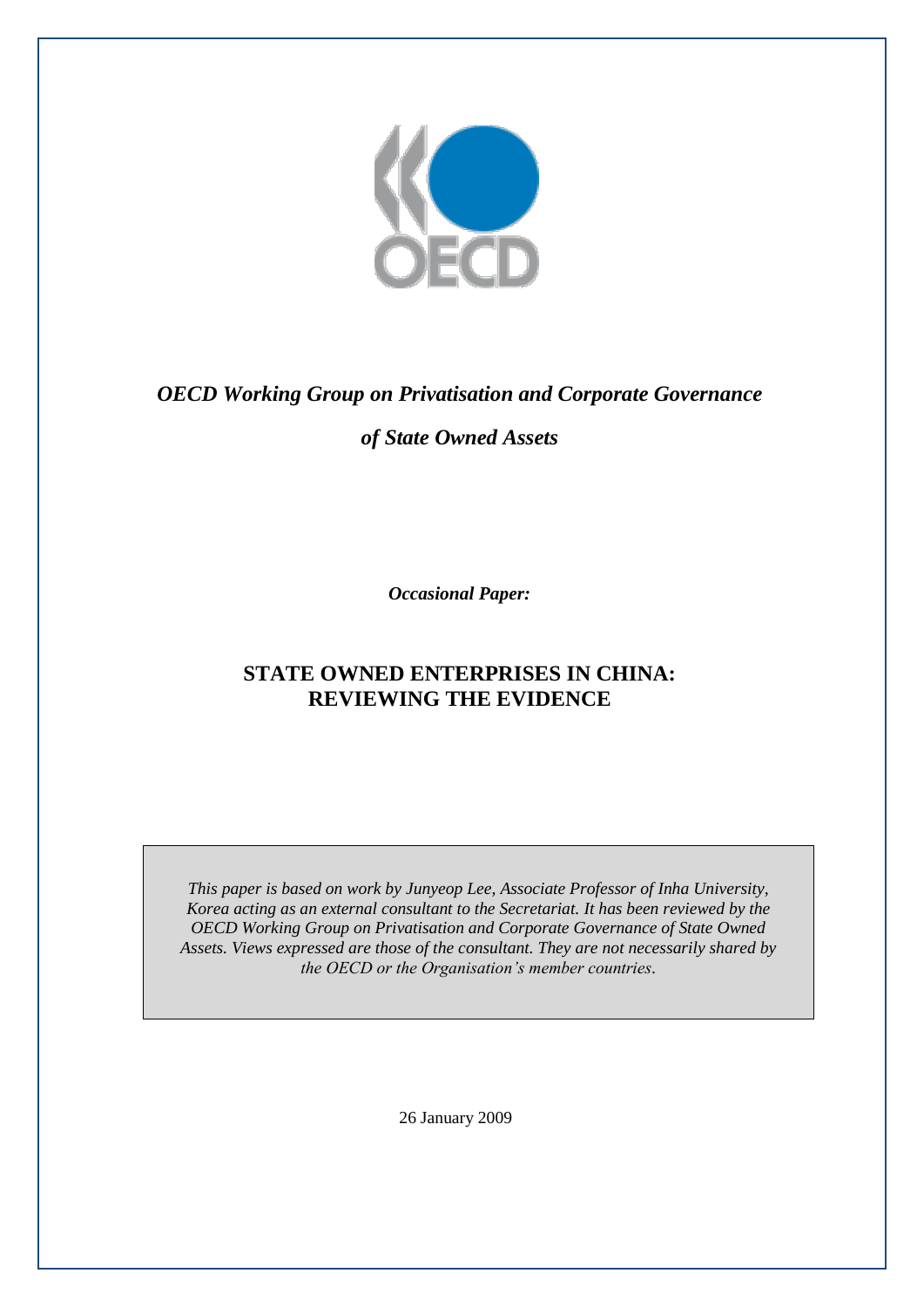# **TABLE OF CONTENTS**

| 1.1            |  |
|----------------|--|
| 1.2            |  |
|                |  |
| 2.1            |  |
| 2.2            |  |
| 2.3            |  |
| 2.4            |  |
| 3 <sub>1</sub> |  |
| 3.1            |  |
| 3.2            |  |
| 3.3            |  |
| 3.4            |  |
|                |  |
| 4.1            |  |
| 4.2            |  |
|                |  |
| 5.1            |  |
| 5.2            |  |
|                |  |

# **Tables**

| Table 1.  |                                                                            |  |
|-----------|----------------------------------------------------------------------------|--|
| Table 2.  |                                                                            |  |
| Table 3.  |                                                                            |  |
| Table 4.  |                                                                            |  |
| Table 5.  |                                                                            |  |
| Table 6.  |                                                                            |  |
| Table 7.  |                                                                            |  |
| Table 8.  |                                                                            |  |
| Table 9.  |                                                                            |  |
| Table 10. | Top 10 companies by market capitalisation in Shanghai exchanges in 2007 18 |  |
| Table 11. | Top 10 companies by Market Capitalisation in Shanghai exchanges in 2002 18 |  |
|           |                                                                            |  |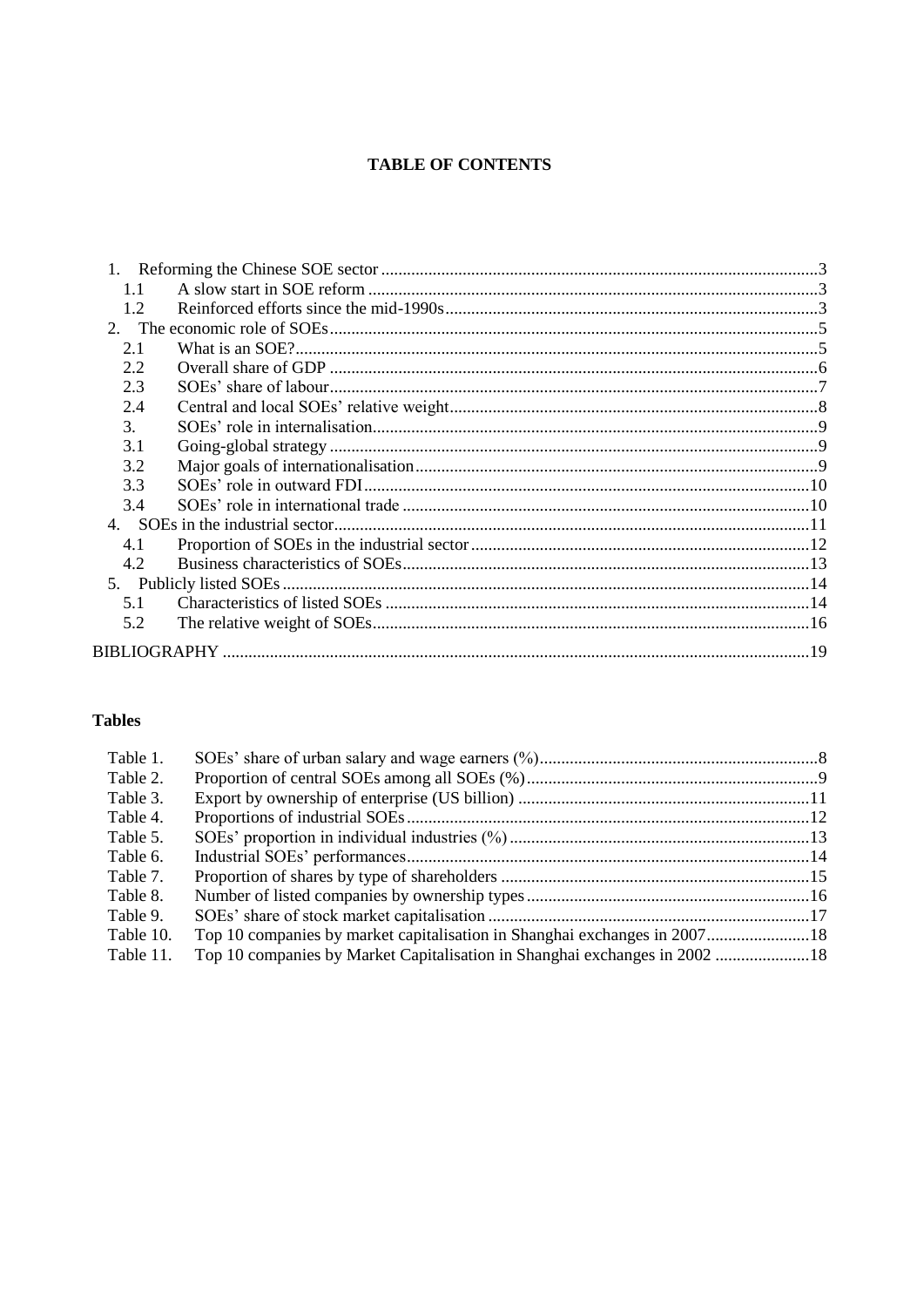### **STATE OWNED ENTERPRISES IN CHINA: REVIEWING THE EVIDENCE**

#### **1. Reforming the Chinese SOE sector**

The goals of SOE reform are not simply to enhance corporate productivity and financial performance, but to create an optimal institutional arrangement compatible with the reform of a market-oriented economy. Therefore, the role of SOEs in the Chinese economy cannot be fully understood with ignorance of the implications of SOE reform in broader context of economic reforms.

The primary goal of this report is to illustrate the evolving role of SOEs by showing the changing proportions of SOEs and their implication in overall economy. However, as it is widely acknowledged, one of the salient characteristics of Chinese corporate reform is gradualism, often referred to as "touching stones, crossing the river." This gradual characteristic of the reform, in part, makes the definition of SOEs and their classifications complex, which to some extent has the effect of hampering a clear understanding of the nature of both the economic role and the reform of Chinese SOEs.

#### *1.1 A slow start in SOE reform*

The reform on SOEs has historically lagged behind other economic reforms in China. This is because their paramount importance in the economy has requested a more gradual and cautious approach in reforming measures. Furthermore, SOE reform has significant implications on other political and economic issues, such as reforms on social welfare system, financial institutions and the labour market. In addition, SOEs are called for to function as stabilizers that help to alleviate potential adverse impacts on other economic and social reforms. In this context, the relative lower efficiency of SOEs can be assigned a lower priority for policy makers because their stability underlies the success of reforms in other sectors.

Before the mid 1990s, SOE reform was focused on revitalization through giving incentives and increased autonomy to individual enterprises. But these measures were limited in that they neither modified corporate governance nor significantly restructured business. As a result, the reformed SOEs remained intrinsically unchanged in their ownership and corporate structure.

# *1.2 Reinforced efforts since the mid-1990s*

# *1.2.1 Background and policy*

It was not until the financial performance of SOEs had deteriorated considerably that a need for imminent SOE reform became apparent to policymakers. Despite certain improvements in efficiency, SOEs" profitability had been deteriorating in the 1980s and the early 1990s. For example, in 1997 out of about 22,000 large and medium sized SOEs 6,599 companies recorded losses. This low profitability in public enterprises was largely attributable to deteriorating business environments such as sharper competition with private and foreign companies, unfavourable sales price due to excess supply stemming from the 1992-1994 investment boom and consequent over-capacity. Since the mid-1990s, SOE reform has been a priority area, with most practical measures focused on improving efficiency and to catching up with market-oriented changes that have taken place in other areas of the economy.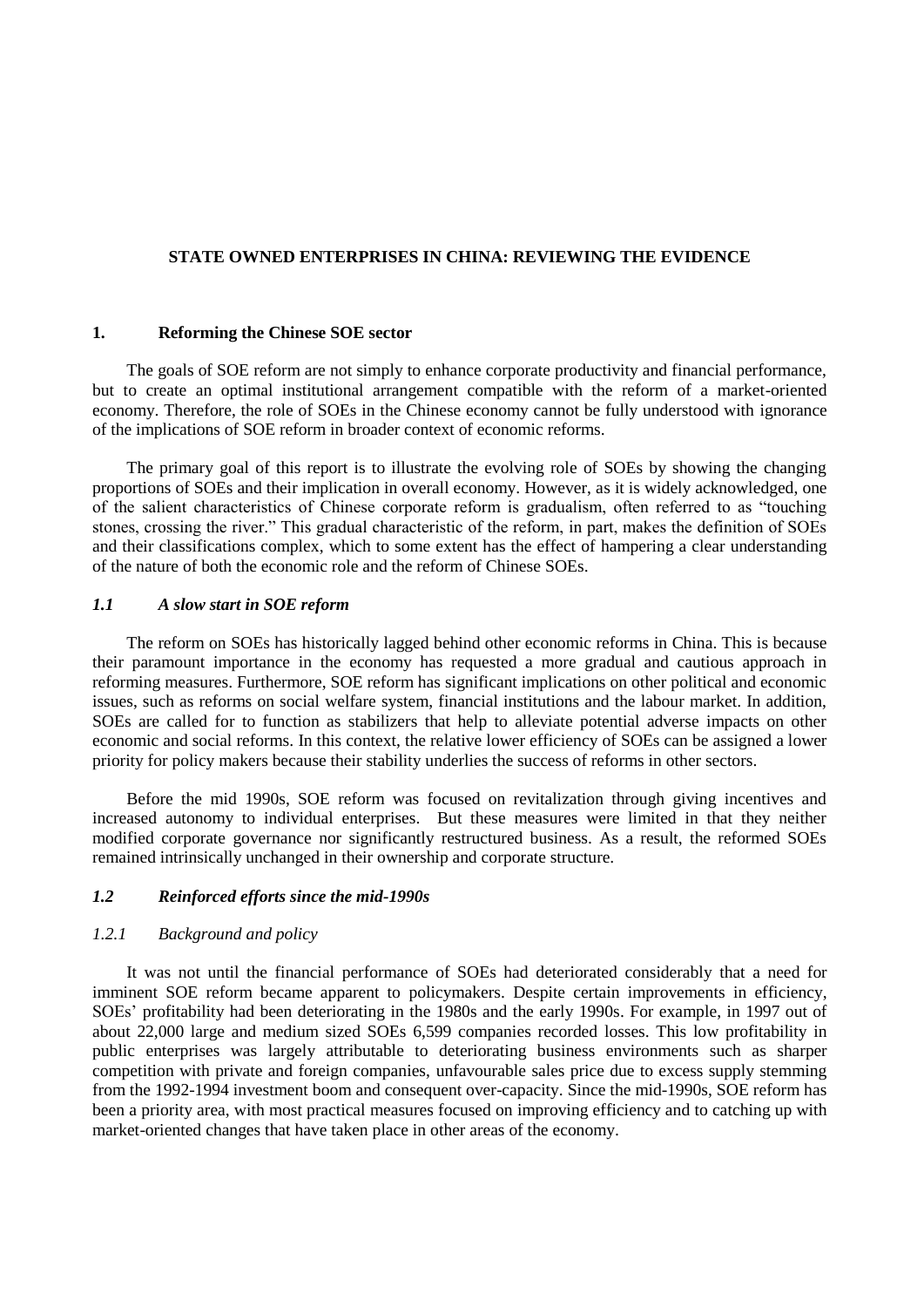Even more importantly, the heightened pressure on reform came from the government policy stance known as "Socialist Market Economy." In 1992, this new initiative was formally established as the governing principle for the new Chinese economy<sup>1</sup>. 'Market' became for the first time officially proposed as a major controlling mechanism on economic policy. As a result, SOEs needed to be transformed into economic entities suitable for such a market economy; to transform themselves into incorporated business entities rather than remaining as *de facto* state production units.

For these and other reasons the reforms since the mid-1990s have assumed a fundamentally different character than the restructurings previously attempted by Chinese policy makers. For the first time, measures such as financial support, layoffs,<sup>2</sup> buy-out and action against corporate insolvency were implemented. Restructuring policies were accelerated by premier Zhu Rongzhi"s Three Year Reform Plan of 1998, which focused on rehabilitating unprofitable SOEs. To enhance their financial performance within 3 years, strategies were implemented such as huge layoffs, debt reduction, debt-equity swap, and technology improvement support.

Following these radical measures, some important characteristics could be observed. First, as the major strategy of this round reforms was -- 'attaining the larger, releasing the smaller (*juada, fangxiao*)' which concentrated on revitalizing the larger SOEs, while smaller SOEs were dealt with aggressively through buy-outs or allowing bankruptcy. Second, the corporate restructuring was implemented along with the financial restructuring of state-owned commercial banks (SOCBs). To deal with the SOCBs" bad loans against problematic SOEs, four Asset Management Corporations (AMCs) were created. By 1999, these four AMCs took over 1,394 billion RMB from the corresponding four SOCBs. In 580 large and core SOEs, a total of 404 billion RMB debts were swapped into equities. The three year plan was assessed as having had successfully handled SOEs' financial difficulties. By the end of 2001, 4,000 out of 6,599 money-losing SOEs had become profitable.

#### *1.2.2 Corporate governance reform*

l

The main elements in Chinese reforms of the corporate governance of state-owned enterprises were the following:

- 1. *The "Modern Enterprise System".* In addition to restructuring measures, corporate ownership had been newly established, modifying not only the internal management scheme, but also the relationship between the government and state companies. An essential reform for corporate governance was launched in 1994<sup>3</sup>, complying with the 'Modern Enterprise System'. The system consists of four pillars: 1) clarification of property rights; 2) clarification of rights and responsibilities; 3) separation of bureaucracy and business; and 4) scientific management.
- 2. *Corporatization.* Most importantly, in a practical sense, Modern Enterprise System pursued a corporatization of SOEs with their ideal forms being limited share companies or share holding companies. All SOEs were strongly encouraged to transform themselves into a corporate entity. The System also asked the government authorities for a clear position with respect to SOEs as their business units. Based on the clarification of the government"s role such as, for instance, the

 $3$  At the  $3<sup>rd</sup>$  plenary session of the  $14<sup>th</sup>$  central committee, Modern Enterprise System was proposed as a corporate form compatible with the Socialist Market Economy.

<sup>&</sup>lt;sup>1</sup> At the  $14<sup>th</sup>$  National Congress of the communist party of China, "building up socialist market economy" was officially proposed, which was a milestone economic reform in the Chinese history.

 $2$  Since mid 1990s, number of layoffs has rapidly increased. Rawski(2002) argued that layoff policy was practiced since 1996. Cao et al. (1999) briefed that in 1996 total number of layoffs workers (*xiagang*) was about 8.9 million, of which 63% from SOEs and in 1997, 11.51 million workers were additionally laid off.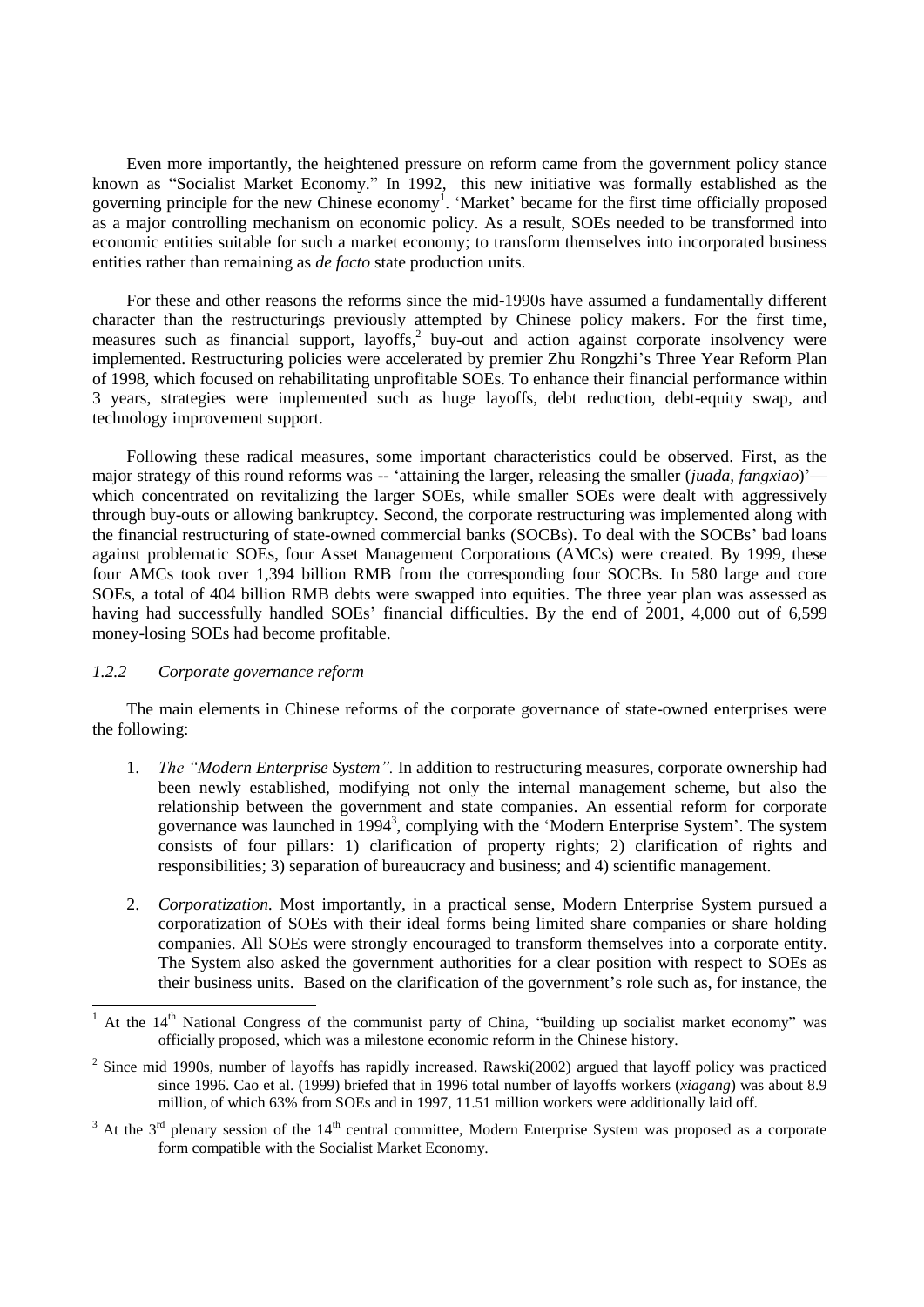separation between its bureaucratic role of managing the macro-economy and the corporate function of owning state assets, three main goals were proposed: 1*)* to search for a reasonable management scheme and supervision of state-owned assets; 2*)* to search for an incentive scheme compatible with both central and local government's role as the SOEs' owner and supervisor; and 3*)* search for a clear ownership scheme for SOEs.

- 3. *Supervisory system reform.* The corporatization reforms coincided with SOE managerial system reforms, and SOEs were evolved from obscure and overlapping bureaucratically controlled entities to more clearly defined forms modelled on incorporated forms of ownership.<sup>4</sup> Corporatization required a subsequent modification of the supervisory system on SOEs. Before these reforms, government had dual overlapping roles-- as an asset investor owning SOEs, and as an official ministry supervising SOEs. After implementing the Modern Enterprise System, indirect and three-tier ownership structures became emerged. That is to say, theoretically the ministries of the state, as a representative of central government, are located at the first level of the hierarchy, practicing their ownership right. At the second level lie the SOEs" direct shareholders -- the large conglomerates, state asset share holding companies or sometimes noncorporate organisations. At the third level of the hierarchy the SOEs themselves are placed.<sup>5</sup>
- 4. *Reform of large scale SOEs.* As to managerial division of central and local SOEs, we can see another peculiar characteristic of China" economic reform -- the dominant status of the Communist party in the economy as a whole. The party dominance has been implemented by means of bringing a few sectors strongly under the control of the central government. This tendency can be seen in the party's approach to prioritize companies according to their importance, such as the policy of 'attaining the larger, releasing the smaller', a classification built on recognizing inherent differences between central and local SOEs. Although 'the market' was, in 1992, acknowledged for the first time as a major principle of economic design, Chinese government did not intend to build an orthodox market economy, but rather a "socialist" market economy. To a certain extent, this additional modification meant preserving a controlling power over the whole economy by the socialist government, while allowing the market system. Therefore, despite the market oriented reforms, the SOEs' role as a stabilizing mechanism in the Chinese economy is seen as inherently pre-determined. As such, the ownership forms and supervising systems are designed to achieve their original goals.

# **2. The economic role of SOEs**

## *2.1 What is an SOE?*

l

As for the classification of SOEs, "state-owned enterprises" and "state-owned and state-holding enterprises" have been used in official statistics. The term "state-owned enterprises" refers to business entities established by central and local governments, and whose supervisory officials are from the government. Most importantly, this definition of "state-owned enterprises" includes only wholly state-

<sup>&</sup>lt;sup>4</sup> As an example of the overlapping roles of SOEs, the Civil Aviation Administration of China (CAAC) was the supervising ministry of the aviation companies, but at the same time these major aviation companies were the business units of CACC. After corporatization reform in 2001, the companies were eventually divided into three major aviation companies; Air China, Eastern Air China and Southern Air China.

<sup>&</sup>lt;sup>5</sup> But at the first level, local governments are also allowed as a representative of the central government, which possess ultimate ownership of local SOEs.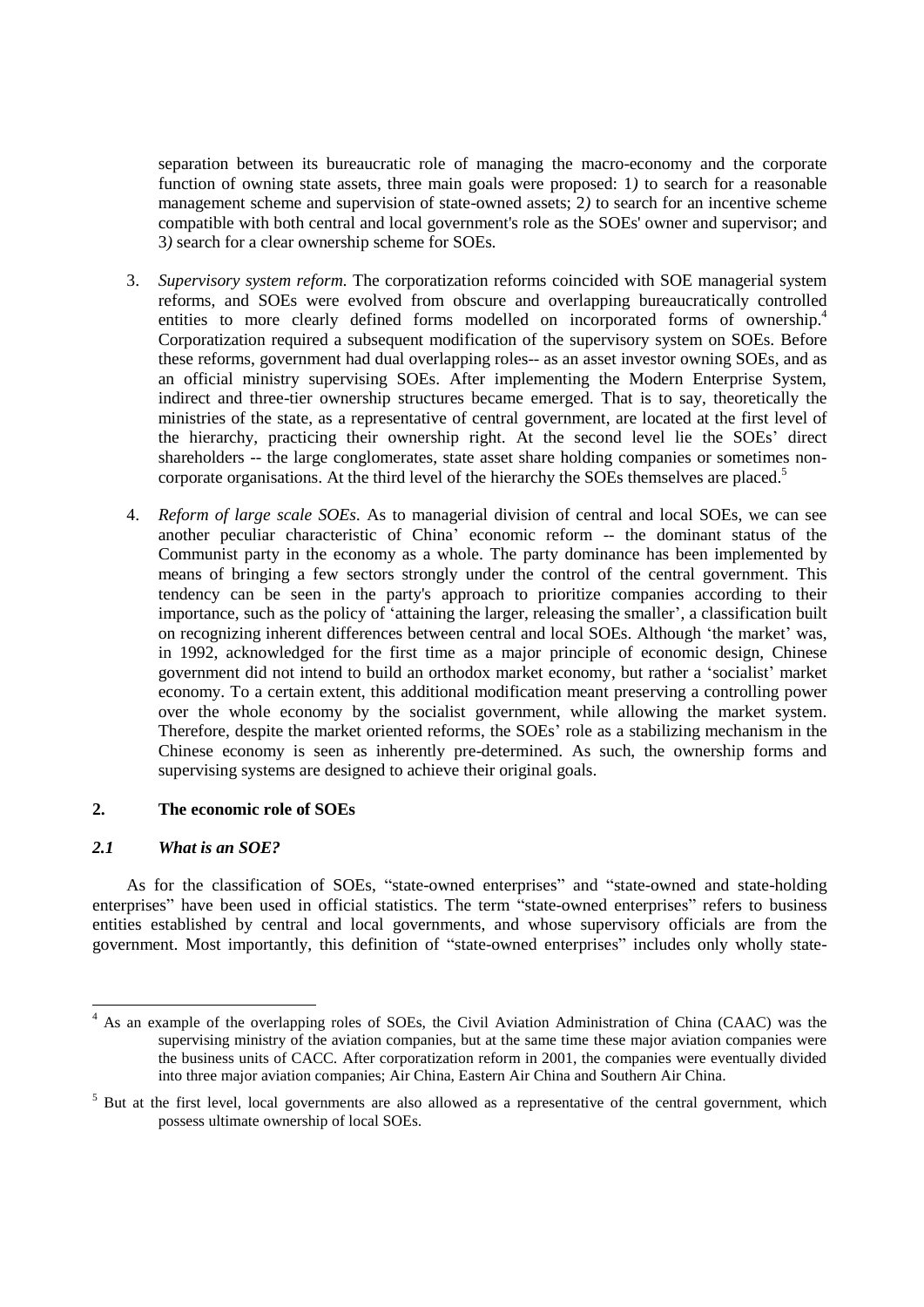funded firms.<sup>6</sup> This narrow definition by and large implies a prior-reform ownership status of SOEs, in which corporatization and privatization reforms have not yet been fully implemented.

This classification of "state-owned enterprises" has statistical challenges. SOE statistics do not cover the ownership forms of share-holding cooperative enterprises, joint-operation enterprises, limited liability corporations, or shareholding corporations, whose majority shares are owned by the government, public organizations, or the SOEs themselves. Despite its obscurities and underestimation problems, this narrow definition of SOEs has been used for the following statistics on labor and state-owned assets between central and local SOEs<sup>7</sup>

The term "state-owned and state-holding enterprises" has been used since the mid-1990s. State-owned and state-holding enterprises refer to state-owned enterprises plus state-holding enterprises, where stateowned enterprises are (as aforementioned) wholly state-funded firms and the definition of "state-holding enterprises" is such that they are those firms whose majority shares belong to the government. This broad and clear definition of SOEs, which fully reflects privatization reform since the mid-1990s and which is mainly used in the following statistics on industrial enterprises, as published by the *China Statistical Yearbook*, includes all state-owned and state-holding companies.<sup>8</sup>

# *2.2 Overall share of GDP*

l

SOEs" share in production performance has declined enormously compared to that in the early period of reform. It is reported that SOEs currently account for about one-third of the production in the Chinese economy. In 1978, it was reported that SOEs represented 77.63% of overall industrial production, with virtually the entire remaining portion of industrial production assigned to collective-owned enterprises, indicating that non-public entities were rare except a small number of self-employed individuals. But in 2004, the portion was estimated to be about 30%, as the speeches of Mr. Xiaochuan Zhou, president of the Peoples' Bank of China, indicated. SOEs received 34.1% of the short-term loan issued by the state-owned commercial banks, which is approximately analogous percentage to their contribution of GDP.<sup>9</sup>

The data for the industrial sector cited in the below chapter 4 indicates that in 2006 SOEs contributed 35.8% per cent of industrial value-added. Based on a 43.3% contribution of industry to the GDP together with other sectoral data, it can be roughly estimated that SOEs' share in the GDP was 29.7%.<sup>10</sup> Based on

<sup>&</sup>lt;sup>6</sup> These statistics are mainly distributed by the Chinese Ministry of Finance, which acts as a representative owner and supervisor of state-owned assets. As a result, the data primarily present balance sheet information such as asset statistics of local and central SOEs, as found in publications such as the *Finance Yearbook of China*.

<sup>7</sup> Such a narrow definition is also found in the *Statistical Yearbook of China* and the firm classification system issued by the Administration for Industry and Commerce, in which eight types of ownership are classified: stateowned enterprises, collectively owned enterprises, shareholding cooperative enterprises, joint-operation enterprises, limited liability corporations, shareholding corporations, private enterprises, and others.

 $8$  In this context, the listed companies whose majority shares belong to the government should be classified as "stateholding enterprises," not "state-owned enterprises." Their mother companies, however, which are usually wholly state-funded firms, could be classified as "state-owned enterprises."

<sup>&</sup>lt;sup>9</sup> Reported by Xinhuanet at 2004. 07.08.

 $10$  To estimate SOEs' share in the GDP, the following statistics were additionally taken into account. In 2006, SOEs, proportion to the construction output value was 22.2%, and the *China Statistical Yearbook* reported the contribution of the construction industry to the GDP as 5.6%. The contribution of primary industries to the GDP was 11.7%, and it is assumed that the proportion of SOEs to primary industries was 0%, as individual farmers should produce most agricultural products. The contribution of primary industries to the GDP was 39.4%, and it is also assumed that the proportion of SOEs to tertiary industries was 0.33%, which ratio was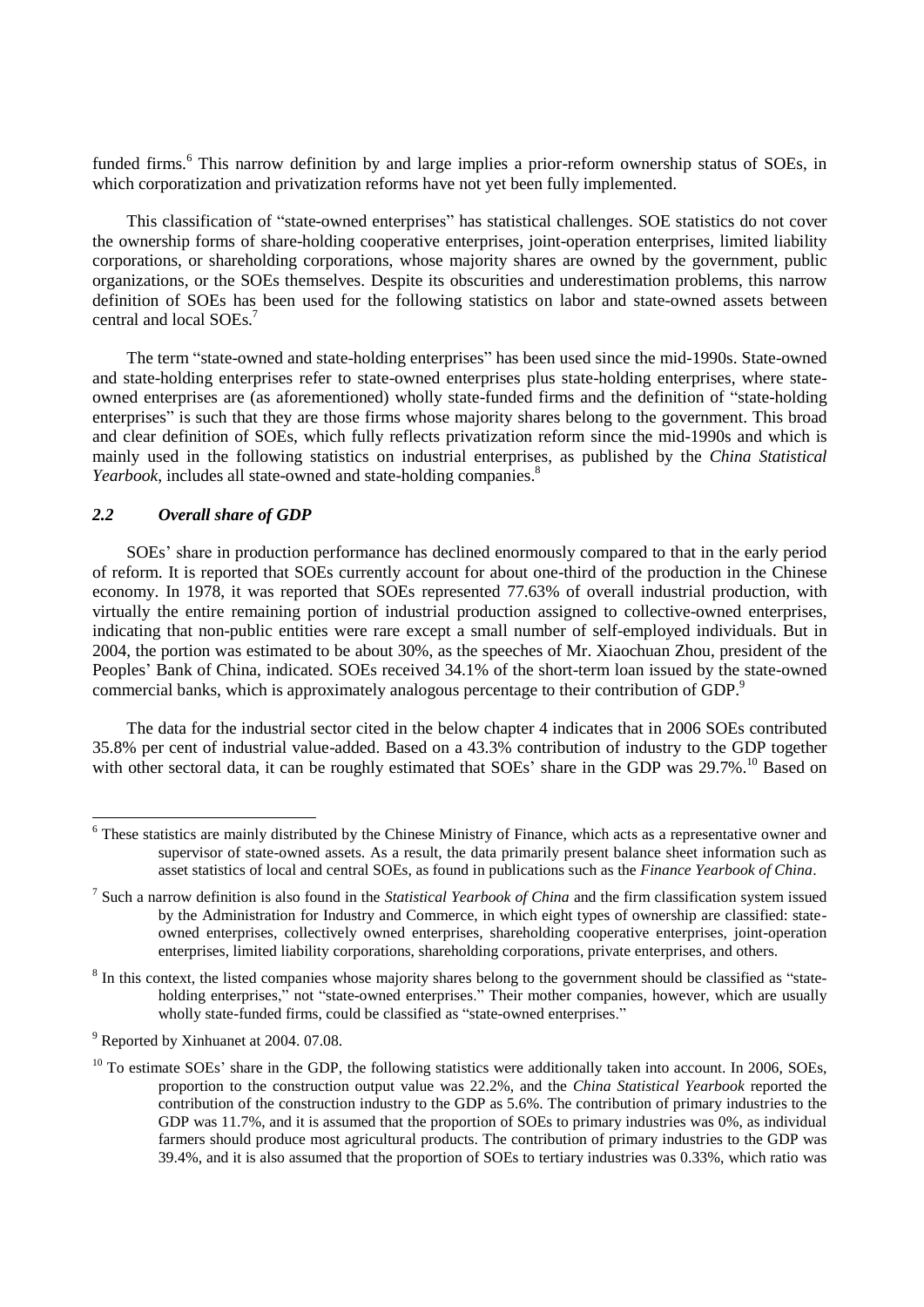the same assumption, the SOEs" share in the GDP of 2002 and 1998 could be estimated at 34.5% and 37.6%, respectively. This also verifies the diminishing trend of SOEs" contribution in the Chinese economy.

## *2.3 SOEs' share of labour*

l

One probable source to keep track of SOEs' changing portion is labour statistics. In the labour data section of the *China Statistical Yearbook*, state-owned units are given a similar definition to SOEs. The units registered according to the *Regulation of the People's Republic of China on the Registration of Enterprises and Corporations* include state institutions and social organisations at the central and local level.

There are two types of labour data; one is urban employees and the other is urban workers and staffs. The data of urban staffs and workers seem to be more appropriate in representing the employees of the SOEs, in that it doesn"t include re-employed retirees and teachers in the schools. However, the number of urban staffs and workers needs to be modified because it also doesn"t include following employees: workers and staffs employed in private enterprises; workers and staffs urban self-employed persons; other workers and staffs not to be included by relevant regulations.

The *China Statistical Yearbook* presents consistent data available concerning SOE labour statistics in urban area, the details of which are summarized below (see table 1). The available statistical evidence may overestimate the real number of employees in SOEs by including employees in non-corporate organisations, but may also underestimate it by excluding those in the state-holding enterprises<sup>11</sup> Corporatization reforms have strongly encouraged transforming state enterprises to limited share companies and share holding companies, further complicating the difficulties of SOE classification.<sup>12</sup>

attained based on the assumption that SOEs account for more than half of financial and transport services, while non-SOEs largely create the value-added of retail trade and small businesses.

 $11$  The critical problem of this traditional SOE definition is that it only includes wholly state-funded enterprises, not state-holding companies, in the ownership forms of limited share companies and share holding companies.

<sup>&</sup>lt;sup>12</sup> It was reported by the State-Owned Assets Supervision and Administration Commission of the State Council (SASAC) that by the end of 2003, 2,514 firms among 4,223 state-owned medium and large sized enterprises were corporatized.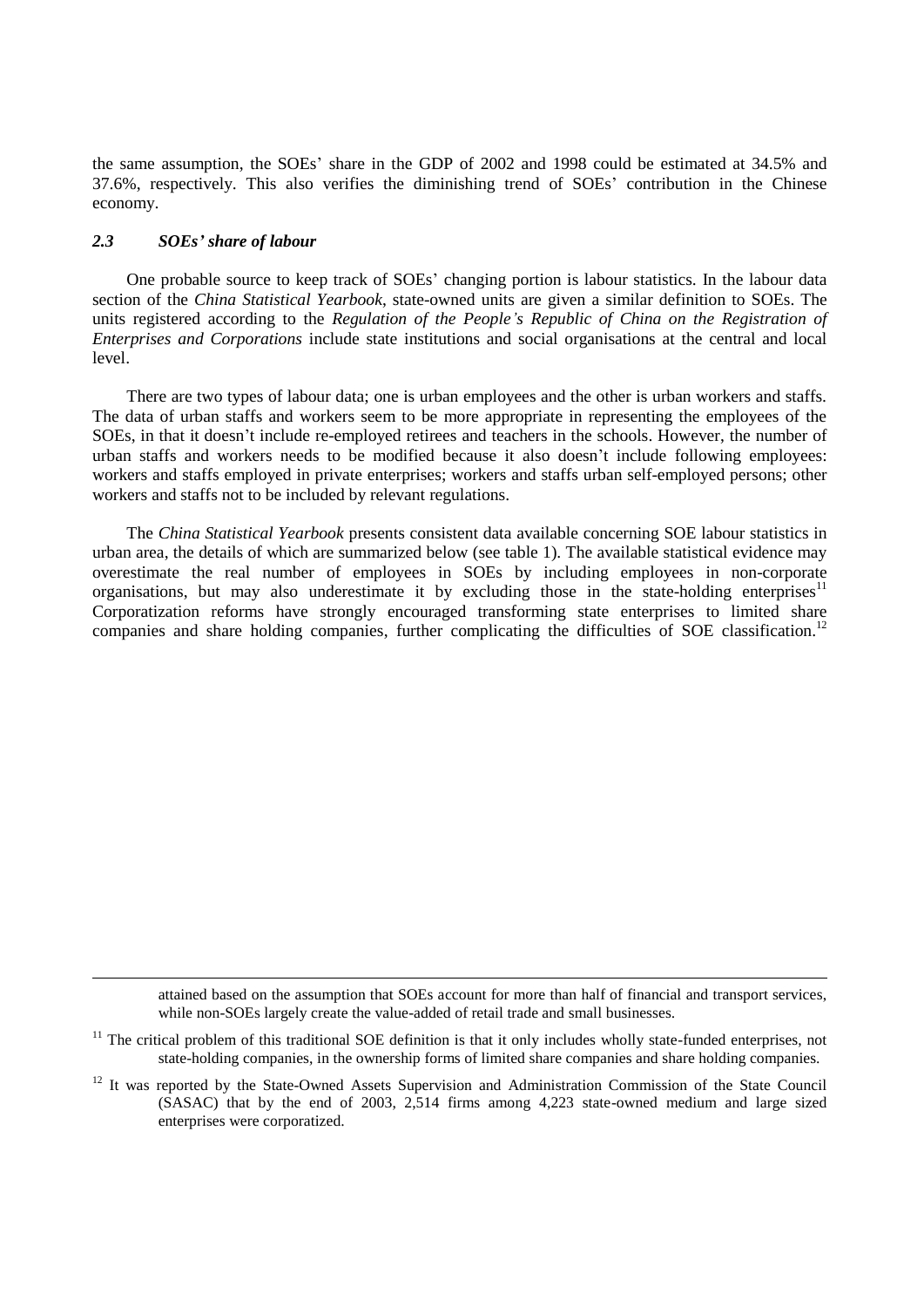| Year | Proportions in unban workers<br>and staffs <sup>1</sup> | Proportions in unban<br>employees <sup>2</sup> |
|------|---------------------------------------------------------|------------------------------------------------|
| 1994 | 66.4                                                    | 60.9                                           |
| 1998 | 56.6                                                    | 43.8                                           |
| 2002 | 46.7                                                    | 28.9                                           |
| 2006 | 34.0                                                    | 22.7                                           |

#### **Table 1. SOEs' share of urban salary and wage earners (%)**

Source: China Statistical Yearbook

Note: (1) modified labour proportions of state-owned units among urban workers and staffs. (2) unmodified labour proportions of state-owned units among urban employees, in which total number of employees include re-employed retirees and teachers in the schools run by the local people and this will underestimate the proportion of employees in SOEs.

Despite these obscurities, it is reasonable to assume that the SOE proportion of the labour force among urban area employment is about 30%, which is almost consistent with the official announcement that SOEs contribution is 1/3 to GDP.

### *2.4 Central and local SOEs' relative weight*

The classification of central and local SOEs is another way of representing the SOEs" role in the Chinese economy. State-owned assets are by definition divided into business working assets and nonbusiness operating assets, with business operating assets being designated as SOEs. These assets are again split into central SOEs and local SOEs, according to the level of government which manages them.

According to a broader definition, there are three kinds of central SOEs: the first type includes firms managed by the State-owned Assets Supervision and Administration Commission of the State Council (SASAC). The second type includes state-owned financial institutions, and their supervisory authorities are in the China Banking Regulatory Commission (CBRC), China Insurance Regulatory Commission (CIRC), and China Securities Regulatory Commission (CSRC). The third type includes SOEs whose supervisory authorities are in individual central government ministries, except for SASAC, such as the Ministry of Commerce, Ministry of Education, Ministry of Science and Technology, and others excluding the SASAC.

By July of 2008, the number of central SOEs managed by SASAC is 149 and by the end of 2010, Chinese government aims to reduce the number of central SOEs by 80 to 100, but when their subsidiary companies and holding companies are included, the total number of central SOEs managed by SASAC is about 10,000. Below are the figures representing central SOEs as a proportion of total SOEs (see table 2).

In 2006, the number of central SOEs as of the broad definition was reported as about 21,000, representing 18.1% of all SOEs, but their proportion of asset, revenue and total profit represents 51.7%, 51.2% and 64.0% respectively of all SOEs. These proportions concerning central SOEs have increased significantly, and the increases are mainly due to restructuring policies focusing on the large number of buy-outs of small and medium sized SOEs since mid 1990s, effected by implementing the "attaining the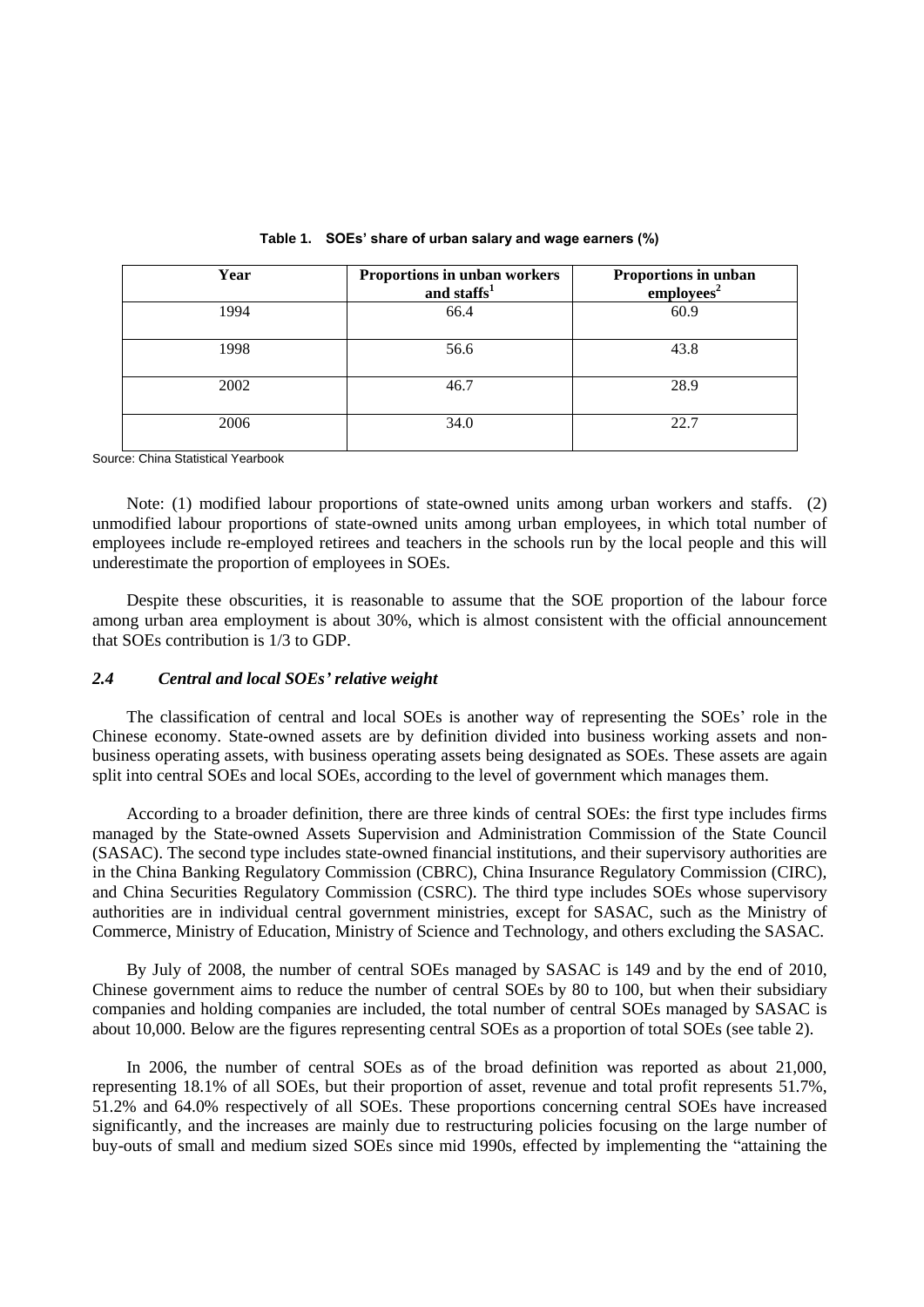larger, releasing the smaller" policy, where central SOEs were typically larger than local SOEs and local SOEs were typically in inferior financial condition than central SOEs. These restructuring trends are readily shown in the changing number of SOEs. That is to say, the number of all SOEs has reduced from 262,000 in 1997 to 116,000 in 2006, with the number of central SOEs being unchanged. As a result, central SOEs have increased in importance to the Chinese economy.

| Year | <b>Number</b> | <b>Asset</b> | <b>Revenue</b> | <b>Total profits</b> |
|------|---------------|--------------|----------------|----------------------|
| 1997 | 9.9           | 38.9         | n.a.           | n.a.                 |
| 2000 | 7.9           | 42.1         | n.a.           | n.a                  |
| 2003 | 13.0          | 49.2         | n.a            | n.a                  |
| 2006 | 18.1          | 51.7         | 51.2           | 64.0                 |

**Table 2. Proportion of central SOEs among all SOEs (%)**

Source: Finance Yearbook of China

#### **3. SOEs' role in internalisation**

#### *3.1 Going-global strategy*

SOEs actively started internationalisation when the "Going-global strategy (*zouchuqu*)" was proposed at the  $5<sup>th</sup>$  plenary session of the  $15<sup>th</sup>$  central committee in 2000. The "going-global strategy" means in a practical sense that government supports and encourages globalisation of enterprises, but at a political level, it means that government economic policy takes into account international issues like regional free trade agreements and natural resource development projects abroad, such as funding oil exploration in Africa.

To promote Chinese companies' going abroad, the Chinese government launched several policies. In 2004, the Ministry of Finance and Ministry of Commerce collaborated to support start-up funds for overseas investments. National Development and Reform Commission (NDRC) and the Bank of Export and Import drafted policies to support key overseas economic developments by creating loan programs by and streamlining overseas investment procedures.

### *3.2 Major goals of internationalisation*

Major goals of "going global" include enlarging global markets, exploiting natural resources abroad, attaining higher technologies, and enhancing the corporate brand values of Chinese enterprises. These goals are closely related to changes in the Chinese economic environments. First, the larger the exports by Chinese enterprises, the higher would be the trade barriers against Chinese products. The barriers against "made in china" goods encouraged Chinese companies to build up a multi-national production system in order to avoid trade conflicts. Second, as the Chinese economy grows, accessibility to and feasibility of resources have been a critical issue for the sustainability of the Chinese economy. Resource scarcity has been a growing concern for the Chinese government, and has led to developing natural resources in foreign countries. Third, despite their significant growth, Chinese companies have fallen behind in terms of global competitiveness due to lacking high technology and corporate brand power and recognition.

Three characteristics can be identified regarding China"s internalization. First, because of the large scale of overseas resource development, this pursuit is attainable largely by large scale SOEs. Second,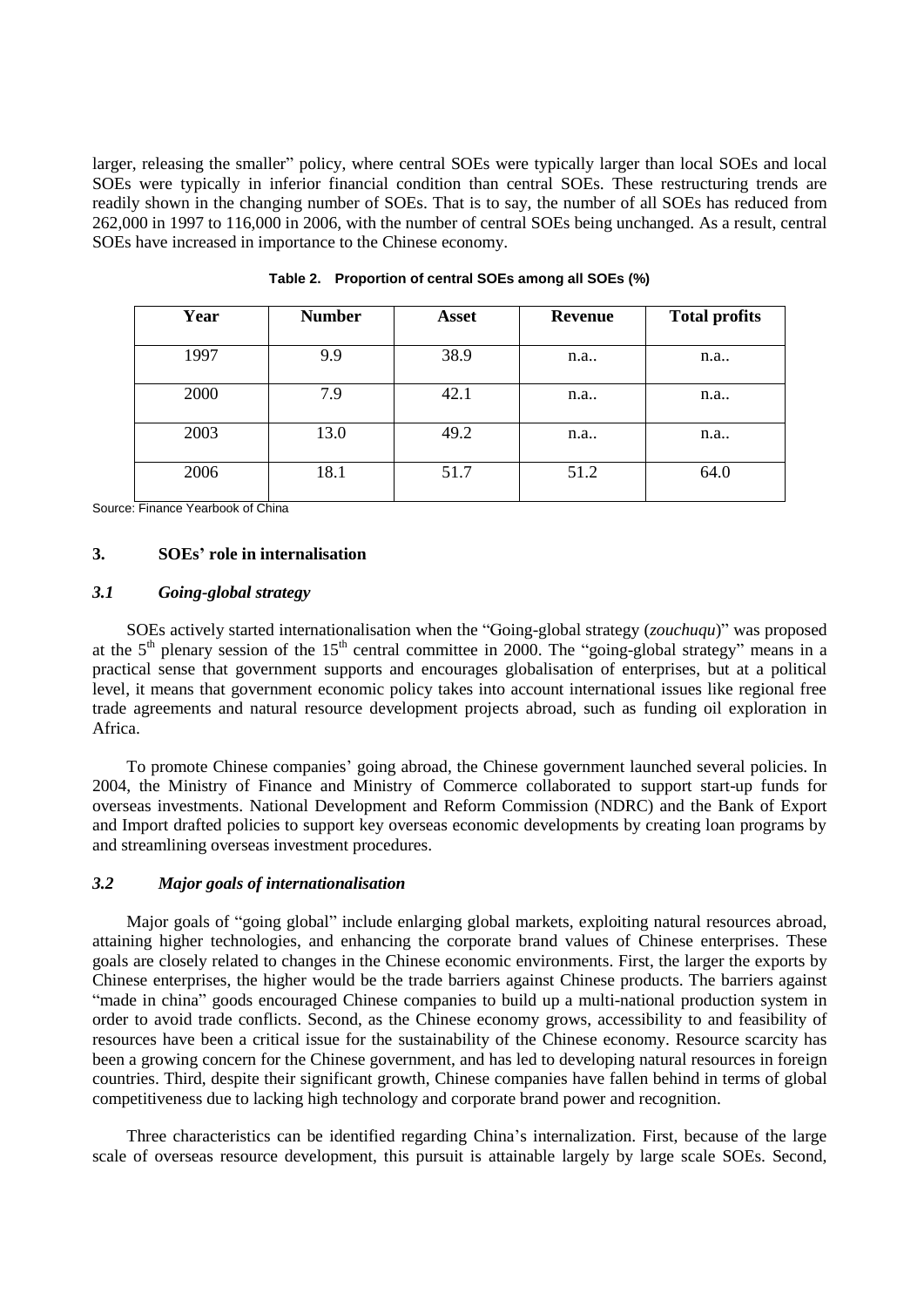although developing high technology is also a stated objective of these overseas investments, investments in the high-tech sector also are undertaken primarily by large companies, but not necessarily SOEs. Third, although trade barriers are an issue in attempting to open larger markets for Chinese products, they are not often constraints faced by large SOEs, which operate under conditions of monopoly. Indeed, smaller companies in more labour intensive sectors feel pressure from the barriers. The recent aggressive efforts of the Chinese government to negotiate free trade agreements around the world are an indication of its commitment to enlarge the market for Chinese products.

#### *3.3 SOEs' role in outward FDI*

The statistics show a trend of strengthened overseas investment since 2000. During the  $10<sup>th</sup>$  Five Year Economic Development Plan period from 2001 to 2005, the amount of outbound Foreign Direct Investment was 22.3 billion U.S. dollars, nearly half of aggregate amount of 57.2 billion made by 2005. In 2006 and 2007, the outbound  $FDI<sup>13</sup>$  was 13.4 billion and 18.7 billion dollars, respectively, which shows more strengthened overseas investment boom.

The largest proportion of overseas investments has come from large scale SOEs.<sup>14</sup> In 2006, 81% of FDI comes from SOEs, and among those SOEs 82% of FDI was made by central SOEs. The fact that SOEs are dominant players in overseas investments seems to be related to the main goals of internalisation within Chinese companies. The investments for acquiring high technologies and corporate brand recognitions is largely focused on large scale SOEs, while the overseas resource development is done solely by large scale SOEs.

There are many cases which illustrate the large amount of overseas investment made by SOEs. In terms of overseas resource development, China Petroleum & Chemical Corporation (SINOPEC) acquired an Angolan oil well in 2006 for \$692 million. China National Petroleum Corporation (CNPC) acquired Petro Kazakhstan, and China National Offshore Oil Corporation (CNOOC) acquired 45% of shares in a Nigerian ACPO oil well for \$229 million. In terms of the acquisition of high technology and corporate brand, one famous case was the acquisition of IBM"s PC division by high-tech state owned enterprise LENOVO for \$175 million in 2004. In 2003, the large state owned enterprise TCL acquired one of the largest TV producers in the world, the French company Thomson, and in 2002 they acquired German company, Schneider Electronics.

#### *3.4 SOEs' role in international trade*

l

In contrast with lively outbound investments of industrial SOEs, their contribution to foreign trade is continuously dwindling compared to the increased participation of foreign and private companies (see table 3). This trend is clearly seen in SOEs" annual growth rate of export. In 2002, the overall growth rate of export was 22.3%, but SOEs" export growth rate was only 8.5%. Again, in 2007 the overall growth rate of export was 25.7%, but SOEs" export growth rate was 17.5%. As a result, the proportion of SOEs in overall export has continuously decreased from 37.7% in 2002 to 18.5% in 2007, a dwindling role which seems to

 $13$  In 2006, the largest destination countries or regions for China's outbound FDI were the Cayman Islands, Hong Kong, the British Virgin Islands, Russia, and the U.S., in that order. Much of the investment to offshore financial centres is obviously "flow-through" transactions with an ultimate destination in third countries.

<sup>&</sup>lt;sup>14</sup> However, SOEs themselves represent only a small proportion of number in investing enterprises. For example, in 2005, SOEs comprised 29% of number of enterprises achieving outbound FDI, which was a decrease from 35% in 2004. This means more and more non-SOEs are participating in overseas investments. And even though the number of SOEs participating overseas investment is small but its individual investment volume is very large.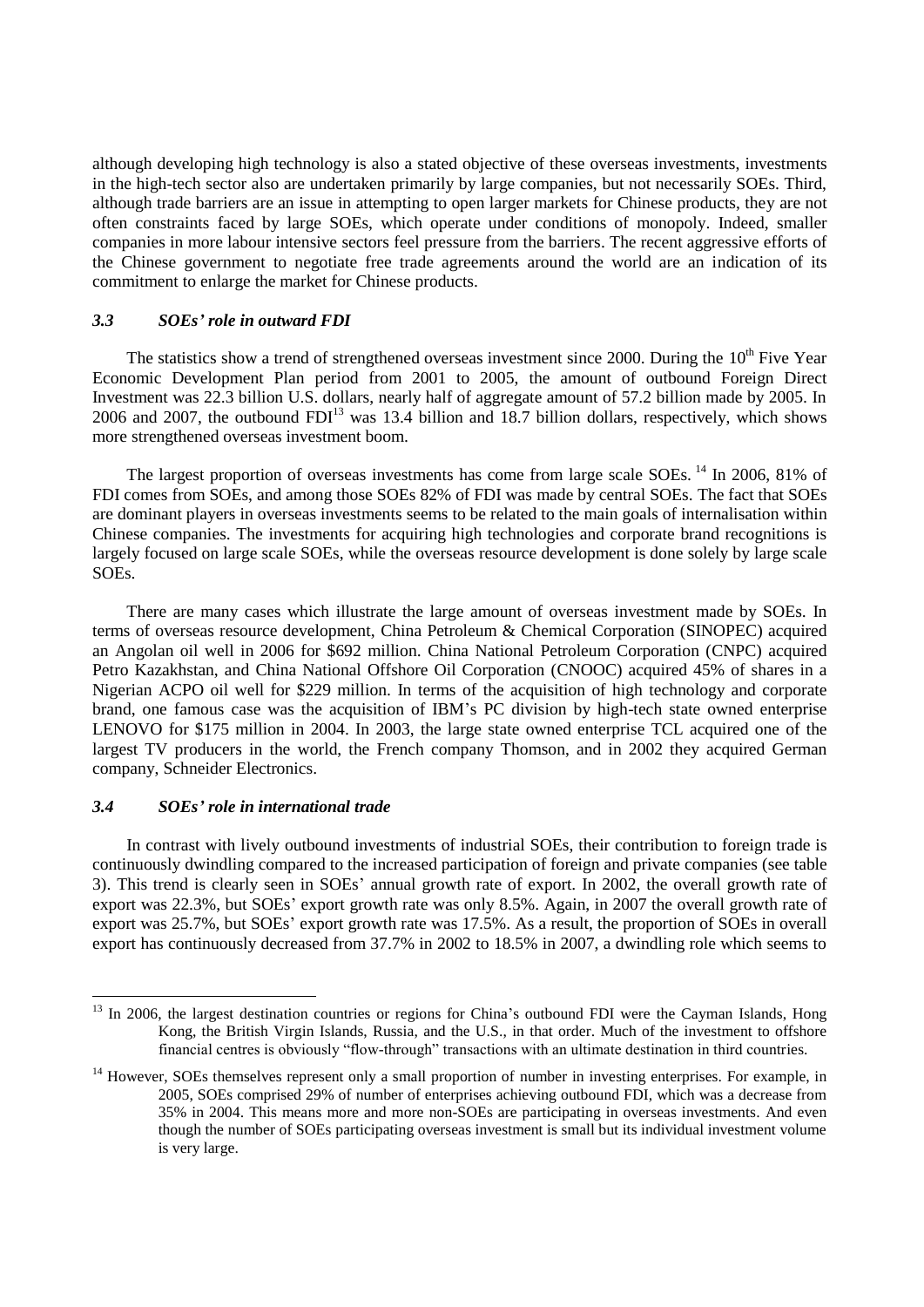be related to their decreasing portion in the overall economy and especially their decreasing portion in labour intensive industries.

| Year | <b>Total</b> | <b>SOEs</b> | Foreign | <b>Collective</b> | <b>Private</b> |
|------|--------------|-------------|---------|-------------------|----------------|
| 2002 | 3,255.7      | 1,228.6     | 1,699.4 | 188.6             | 137.8          |
|      | (22.3)       | (8.5)       | (27.6)  | (32.6)            | (159.5)        |
| 2004 | 5,933.7      | 1,535.9     | 3,386.1 | 317.9             | 692.5          |
|      | (35.4)       | (11.4)      | (40.9)  | (26.5)            | (99.3)         |
| 2006 | 9,690.7      | 1,913.4     | 5,638.3 | 410.9             | 1,707.7        |
|      | (27.2)       | (13.4)      | (26.9)  | (12.5)            | (52.1)         |
| 2007 | 12,180.1     | 2,248.1     | 6,955.2 | 468.9             | 2,474.9        |
|      | (25.7)       | (17.5)      | (23.4)  | (14.1)            | (44.9)         |

**Table 3. Export by ownership of enterprise (US\$ billion)**

Source: China Customs

Note: number in parenthesis is annual growth rate of export (%). The definition of SOEs here is state wholly funded SOEs.

#### **4. SOEs in the industrial sector**

Consistent data on SOEs could be attained for "industrial" companies that encompass a slightly larger sector than manufacturing companies. Here, the definition of industry refers to the materials production sector, which includes companies that (1) extract natural resources, such as mining and salt-producing companies (but not including hunting and fishing companies); (2) process and reprocess farm and sideline produce, such as rice-husking, flour-milling, wine-making, oil-pressing, silk-reeling, spinning-andweaving, and leather-making companies; (3) manufacture industrial products, such as steel-making, ironsmelting, chemicals-manufacturing, petroleum-processing, machine-building, timber-processing; water and gas production, and electricity generation and supply companies; and (4) repair industrial products such as machinery and means of transport.<sup>15</sup>

The statistics from the SOEs in the Industrial sector, published by the *China Statistical Yearbook*, includes all the state-owned and state-holding companies. The definition of state holding industrial companies comprises the ones whose majority shares belong to governments. This definition is distinguished from the widely-used term SOE that only consists of wholly state funded enterprises. For private and foreign companies, statistics are only included for companies whose total revenue is over 5 million RMB, which defined as "large-scale companies". Even though the data for industrial companies do

l

<sup>15</sup>Source: *Statistical Yearbook of China.*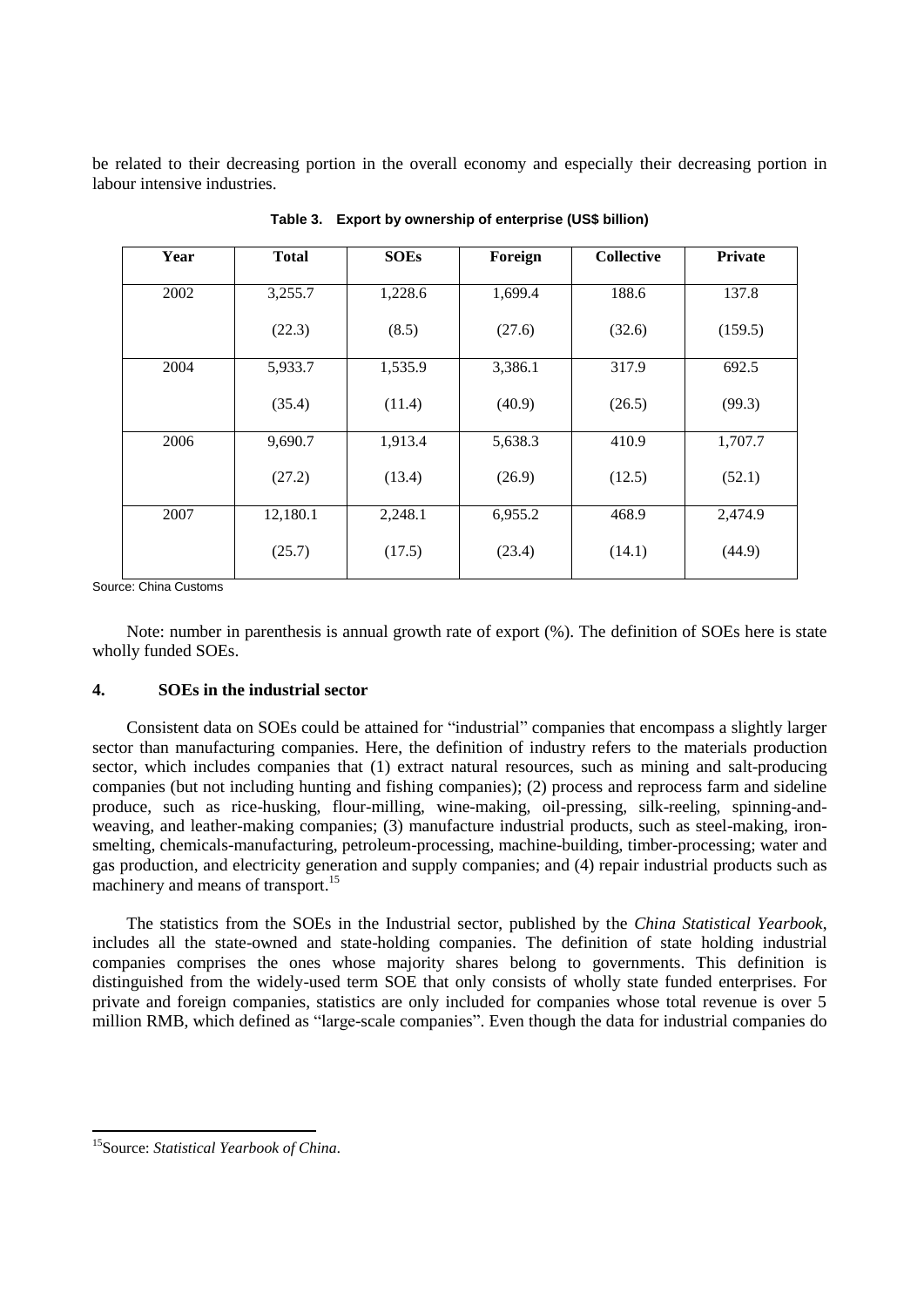not include all industrial companies, those companies included do represent a considerable portion of the entire industry.<sup>16</sup>

#### *4.1 Proportion of SOEs in the industrial sector*

Despite difficulties in data availability, the proportion of SOEs in overall economy assessed to be continuously decreased in view of the employees statistics or several official statements by the high level officers, which was presented in chapter B. The declining trend of SOEs is verified in the statistics of industrial SOEs. Note that the overall industrial sector represented 40.4% of GDP in 1998 and 43.3% in 2006.

The proportion of SOEs in the industrial sector has been continuously decreasing (see table 4). Between 1998 and 2006, the proportion of industrial output has decreased from 49.6% to 31.2%, the proportion of value added has decreased from 57.0% to 35.8%, and the proportion of total assets has diminished from 68.8% to 46.4%. There are two main causes for the dwindling proportion of SOEs: one being restructuring policies implemented since the mid 1990s; the other being the rapid growth of other companies modelled in other forms of ownership.

The dwindling role of SOE in the overall economy is clearly shown by their relatively large reduction in employees. As for the rapid growth of non-SOEs, this is clearly shown by their proportions relative to SOEs. In 1998, the number of large-scale private companies was only 16.5% compared to the total number of SOEs, but this increased six times by 2006. In terms of industrial output, measured by value added and assets, the relative proportions of private and foreign companies to SOEs had also been increasing dramatically. Also, the contribution of non-SOEs to the entire economy is shown clearly by their fast growing increase in their proportion of the labour force, suggesting that they have absorbed the large number of employees laid off as a result of the SOE restructuring program.

| SOEs as share of industrial enterprises $(\% )$                     |                |                   |             |       |                  |  |  |  |  |
|---------------------------------------------------------------------|----------------|-------------------|-------------|-------|------------------|--|--|--|--|
| Year                                                                | <b>Numbers</b> | Industrial output | Value added | Asset | <b>Employees</b> |  |  |  |  |
| 1998                                                                | 39.2           | 49.6              | 57.0        | 68.8  | 60.5             |  |  |  |  |
| 2002                                                                | 22.7           | 40.8              | 48.3        | 60.9  | 43.9             |  |  |  |  |
| 2006                                                                | 8.3            | 31.2              | 35.8        | 46.4  | 24.5             |  |  |  |  |
| Privately-owned enterprises relative to SOEs' (SOEs=100)            |                |                   |             |       |                  |  |  |  |  |
| Year                                                                | <b>Numbers</b> | Industrial output | Value added | Asset | Employees        |  |  |  |  |
| 1998                                                                | 16.5           | 6.2               | 4.6         | 2.0   | 4.3              |  |  |  |  |
| 2002                                                                | 119.6          | 28.7              | 20.4        | 9.8   | 30.2             |  |  |  |  |
| 2006                                                                | 599.9          | 68.0              | 57.5        | 30.0  | 109.3            |  |  |  |  |
| Foreign enterprises' proportions relative to SOEs''<br>$(SOEs=100)$ |                |                   |             |       |                  |  |  |  |  |
| Year                                                                | <b>Numbers</b> | Industrial output | Value added | Asset | Employees        |  |  |  |  |
| 1998                                                                | 40.8           | 49.8              | 36.6        | 2.0   | 20.7             |  |  |  |  |
| 2002                                                                | 83.8           | 71.8              | 53.8        | 9.8   | 43.5             |  |  |  |  |
| 2006                                                                | 243.9          | 101.2             | 78.4        | 30.0  | 117.4            |  |  |  |  |

#### **Table 4. Proportions of industrial SOEs**

Source: China Statistical Yearbook

 $\overline{a}$ 

 $16$  For example, in Guangzhou, the capital city of Guangdong province, the number of all industrial companies is 46,417, of which 5,188 are large-scale industrial companies. These large-scale companies create an industrial output of 72,820,546 RMB, which represents 85% of the entire industrial output of 81,123,964 RMB.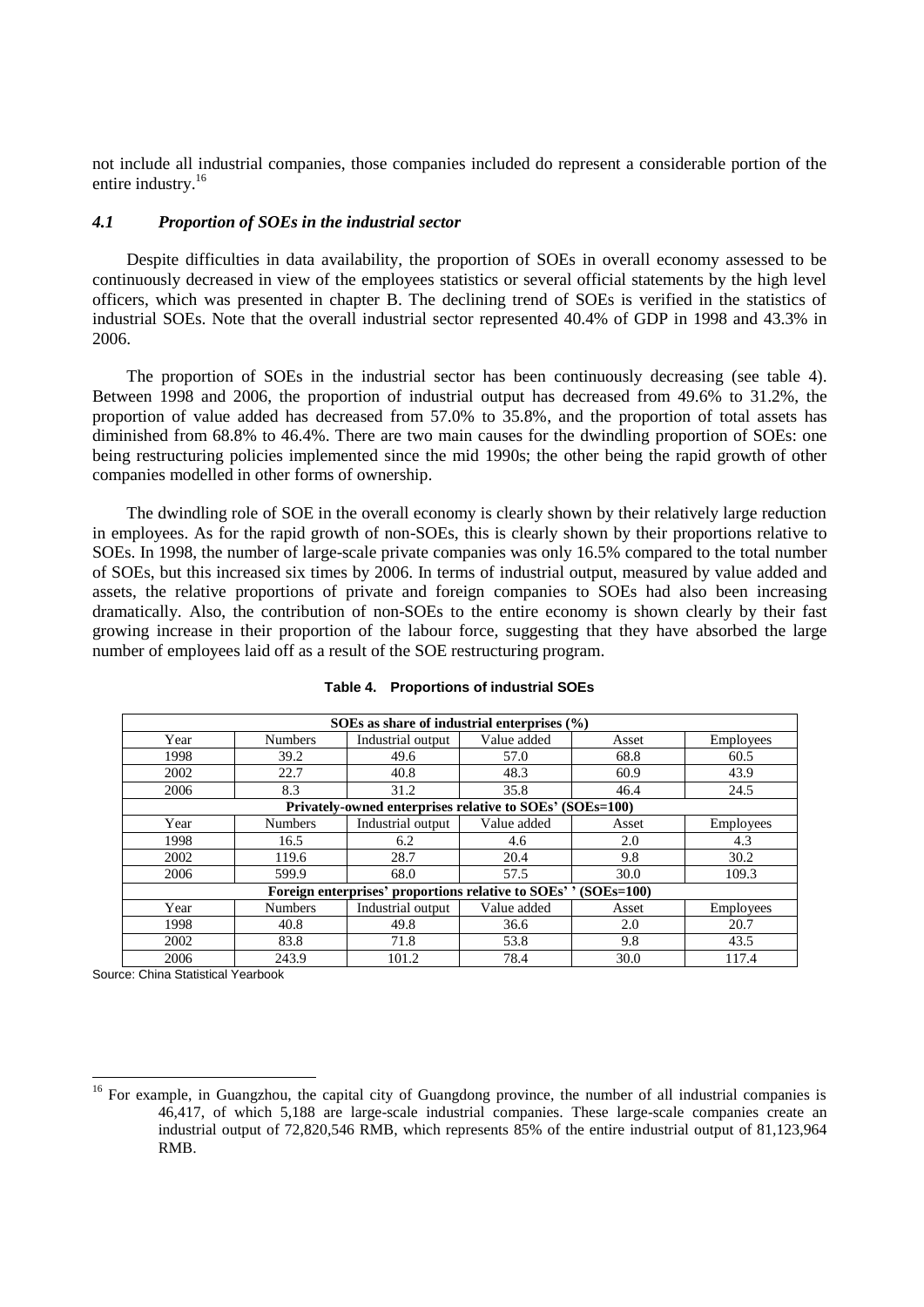# *4.2 Business characteristics of SOEs*

Most importantly, even though SOEs" diminishing proportions in individual sectors, SOEs still play a dominant role in core industries, such as petroleum, coking, nuclear fuel, raw chemical material, transport equipment, mining and supply of electric and heat power, gas and water. SOEs appears to have retreated from the more competitive and more labour intensive industries, maintaining less than 10% of industrial output in sectors such as textiles, leather, fur, timber, wood, furniture, paper, and printing. Below is summarized the SOEs' proportions as determined by their role as core industries (see table 5).

| Sector                                        | Year | Number of         | Gross industrial output | Value       | Total  | Revenue | Labour |
|-----------------------------------------------|------|-------------------|-------------------------|-------------|--------|---------|--------|
|                                               |      | firms             | value                   | added       | assets |         |        |
|                                               |      |                   |                         | of industry |        |         |        |
| Mining                                        | 2000 | 47.3              | 82.5                    | 87.0        | 93.0   | 84.5    | n.a.   |
|                                               | 2003 | $\overline{27.5}$ | 76.0                    | 83.2        | 89.5   | 78.4    | 77.8   |
|                                               | 2006 | 12.0              | 71.0                    | 79.2        | 82.1   | 72.1    | 67.9   |
| Manufacture of food and beverages             | 2000 | 47.0              | 37.5                    | 40.4        | 51.5   | 38.2    | n.a.   |
|                                               | 2003 | $\overline{22.1}$ | 21.9                    | 23.7        | 34.0   | 22.6    | 28.4   |
|                                               | 2006 | 8.0               | 11.8                    | 12.5        | 19.5   | 12.7    | 13.5   |
| Manufacture of tobacco                        | 2000 | 87.2              | 98.3                    | 99.1        | 98.2   | 98.3    | n.a.   |
|                                               | 2003 | 82.4              | 98.7                    | 99.3        | 98.7   | 98.8    | 94.1   |
|                                               | 2006 | 79.9              | 99.3                    | 99.7        | 99.2   | 99.3    | 94.6   |
| Textile, leather, fur, feather                | 2000 | 17.0              | 21.1                    | 22.9        | 35.6   | 21.8    | n.a.   |
|                                               | 2003 | 6.7               | 10.1                    | 10.4        | 19.5   | 10.8    | 15.7   |
|                                               | 2006 | 2.2               | 4.1                     | 4.1         | 7.9    | 4.3     | 6.1    |
| Timber, wood, furniture                       | 2000 | 21.7              | 12.2                    | 13.9        | 30.3   | 12.0    | n.a.   |
|                                               | 2003 | 9.1               | 8.4                     | 9.7         | 20.6   | 8.5     | 14.1   |
|                                               | 2006 | 3.0               | 5.9                     | 5.7         | 12.0   | 6.0     | 5.9    |
| Paper, printing, article for culture and      | 2000 | 33.6              | 24.8                    | 29.3        | 42.8   | 25.8    | n.a.   |
| education                                     | 2003 | 17.6              | 18.3                    | 21.5        | 33.0   | 18.7    | 19.0   |
|                                               | 2006 | 8.2               | 9.9                     | 11.5        | 18.8   | 11.0    | 9.8    |
| Petroleum, coking,<br>nuclear<br>fuel,<br>raw | 2000 | 32.0              | 68.1                    | 63.5%       | 75.8   | 69.4    | n.a.   |
| chemical material                             | 2003 | 16.6              | 57.6                    | 52.3        | 62.0   | 59.0    | 48.7   |
|                                               | 2006 | 7.7               | 48.9                    | 36.0        | 48.8   | 49.6    | 33.3   |
| Medicines                                     | 2000 | 45.3              | 49.6                    | 50.6        | 60.8   | 52.5    | n.a.   |
|                                               | 2003 | 24.6              | 36.8                    | 36.8        | 46.8   | 40.6    | 41.7   |
|                                               | 2006 | 11.0              | 19.9                    | 19.0        | 29.5   | 21.9    | 24.2   |
| Chemical fibres, plastics, rubber             | 2000 | 17.8              | 29.9                    | 30.4        | 46.0   | 30.3    | n.a.   |
|                                               | 2003 | 7.9               | 16.1                    | 15.7        | 27.4   | 16.6    | 16.8   |
|                                               | 2006 | 3.3               | 10.9                    | 9.2         | 17.1   | 11.5    | 10.6   |
| Ferrous and non-ferrous metals                | 2000 | 24.7              | 46.2                    | 49.9        | 65.6   | 48.4    | n.a.   |
|                                               | 2003 | 12.7              | 38.2                    | 42.4        | 53.9   | 40.1    | 36.3   |
|                                               | 2006 | 5.9               | 29.4                    | 32.1        | 43.0   | 31.0    | 23.5   |
| Machinery                                     | 2000 | 34.2              | 39.6                    | 40.3        | 61.8   | 40.8    | n.a.   |
|                                               | 2003 | 18.3              | 33.8                    | 33.2        | 50.5   | 34.6    | 42.7   |
|                                               | 2006 | 7.4               | 23.3                    | 21.9        | 34.1   | 23.3    | 23.2   |
| Transport equipment                           | 2000 | 40.1              | 67.0                    | 67.2        | 78.2   | 68.3    | n.a.   |
|                                               | 2003 | 23.9              | 62.1                    | 64.3        | 70.4   | 63.4    | 54.6   |
|                                               | 2006 | 12.7              | 50.2                    | 48.4        | 58.2   | 51.4    | 39.6   |
| Electric and communication, computer,         | 2000 | 26.3              | 30.0                    | 32.5        | 44.9   | 30.5    | n.a.   |
| office equipment                              | 2003 | 16.5              | 31.7                    | 34.7        | 44.5   | 31.8    | 31.8   |
|                                               | 2006 | 6.6               | $8.8\,$                 | 9.4         | 15.9   | 8.8     | 9.2    |
| Supply of heating, power, gas and water       | 2000 | 87.8              | 85.1                    | 87.1        | 89.3   | 90.4    | n.a.   |
|                                               | 2003 | 81.4              | 83.2                    | 85.5        | 88.9   | 89.5    | 90.4   |
|                                               | 2006 | 69.7              | 88.2                    | 86.0        | 87.3   | 89.0    | 87.1   |

|  |  | Table 5. SOEs' proportion in individual industries (%) |  |
|--|--|--------------------------------------------------------|--|
|  |  |                                                        |  |

Source: China Statistical Yearbook

Compared to the other type ownerships, several distinctive features of SOEs could be observed through the period of 1998 to 2006 (see table 6). Firstly, in terms of the relative size of assets and employed labour, industrial SOEs are larger than private and foreign counterparts. As for the per capita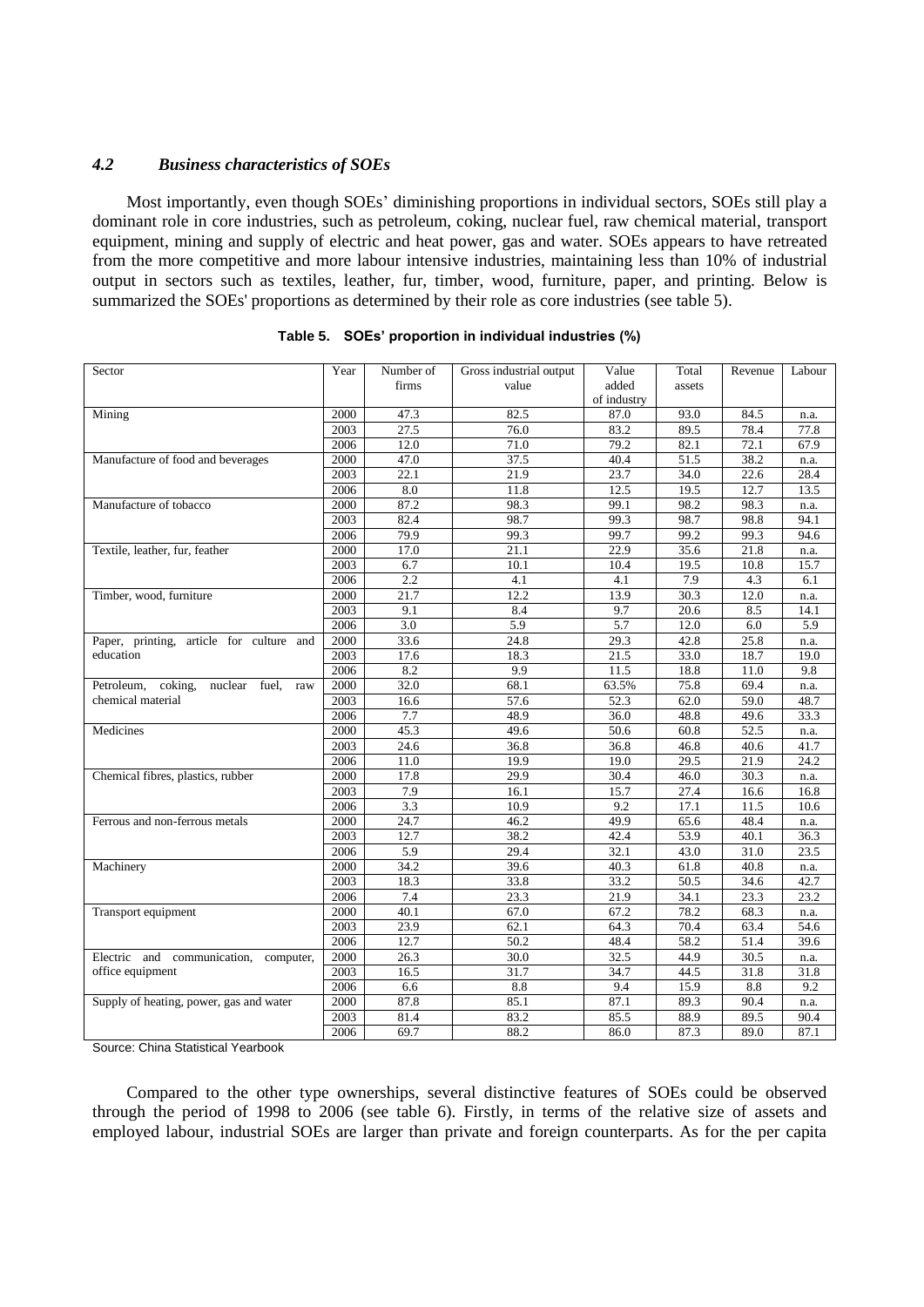asset size, SOEs are located in more capital intensive area and, more interestingly, the higher capital intensity has been remarkably strengthened since 1998.

Secondly, it appeared that SOEs' corporate performance has been continuously improved. Even though profitability measured by ROA has been lower than that of private enterprises and foreign enterprises, ROA of SOEs has increased from 0.7% in 1998 to 6.3% in 2006. Enhanced corporate performance of SOEs has clearly shown from their per capita value added, which was lowest in 1998 but remarkably higher compared to private and foreign enterprises in 2006.

| <b>Industrial State-Owned Enterprises</b> |                                       |           |            |           |             |            |  |  |  |
|-------------------------------------------|---------------------------------------|-----------|------------|-----------|-------------|------------|--|--|--|
| Year                                      | Average                               | Average   | <b>ROA</b> | Asset     | Per Capita  | Per Capita |  |  |  |
|                                           | Asset size                            | number of | (% )       | Liability | Value added | Asset      |  |  |  |
|                                           | (million yuan)                        | employees |            | Ratio     | (yuan)      | (yuan)     |  |  |  |
|                                           |                                       |           |            | (% )      |             |            |  |  |  |
| 1998                                      | 115.7                                 | 578.9     | 0.7        | 47.6      | 29,555.9    | 199,895.1  |  |  |  |
| 2002                                      | 216.6                                 | 589.3     | 3.0        | 59.3      | 65,748.6    | 367,608.1  |  |  |  |
| 2006                                      | 541.5                                 | 722.7     | 6.3        | 56.2      | 180.647.5   | 749.187.1  |  |  |  |
|                                           | <b>Industrial Private Enterprises</b> |           |            |           |             |            |  |  |  |
| 1998                                      | 13.9                                  | 150.7     | 4.5        | 61.2      | 31,693.4    | 92,473.9   |  |  |  |
| 2002                                      | 17.8                                  | 149.0     | 5.6        | 59.3      | 44.423.9    | 119,520.0  |  |  |  |
| 2006                                      | 27.1                                  | 131.6     | 7.9        | 59.1      | 95,057.2    | 205,553.7  |  |  |  |
| <b>Industrial Foreign Enterprises</b>     |                                       |           |            |           |             |            |  |  |  |
| 1998                                      | 80.7                                  | 293.2     | 2.0        | 58.5      | 52,310.7    | 275,119.0  |  |  |  |
| 2002                                      | 91.4                                  | 305.9     | 6.0        | 54.4      | 81,312.5    | 298,895.6  |  |  |  |
| 2006                                      | 126.7                                 | 348.0     | 7.0        | 56.3      | 120,607.1   | 364,046.3  |  |  |  |

|  | Table 6. Industrial SOEs' performances |  |
|--|----------------------------------------|--|
|--|----------------------------------------|--|

Source: China Statistical Yearbook

 $\overline{a}$ 

## **5. Publicly listed SOEs**<sup>17</sup>

#### *5.1 Characteristics of listed SOEs*

Initial Public Offerings (IPO) of SOEs were considered as an effective measure to support SOE reform. As implied in the reform toward a "Modern Enterprise System," SOEs were forced to transform into incorporated entities. Parts of important companies were allowed to be listed so as to have more transparent ownership and efficient supervising mechanism.<sup>18</sup> In fact, IPOs of several crucial companies have had positive influences on promoting overall SOE reform. However, even though the transformation to listed companies has improved ownership structures and transparency, there are imperfections inherent in the reform policies themselves.

#### *5.1.1 Concentrated ownership structures*

One of the flawed features of listed SOEs is their highly concentrated ownership structure. This is related to the nature of gradual SOE reform. For many years, state shares and state legal entity shares, which comprised two thirds of total shares, had not been permitted to be traded in the stock market (see table 7). The restrictions placed on non-tradable shares were transitory measures, contrived to avoid the controversies over whether state assets should or should not be publicly traded in the early years of the

 $17$  Here only A-type listed companies are included, which have absolutely majority shares in the Chinese Stock Market.

 $18$  In 1995, the report to the 15<sup>th</sup> National Congress of the Community Party of China stressed more SOEs should be transformed into share-holding companies.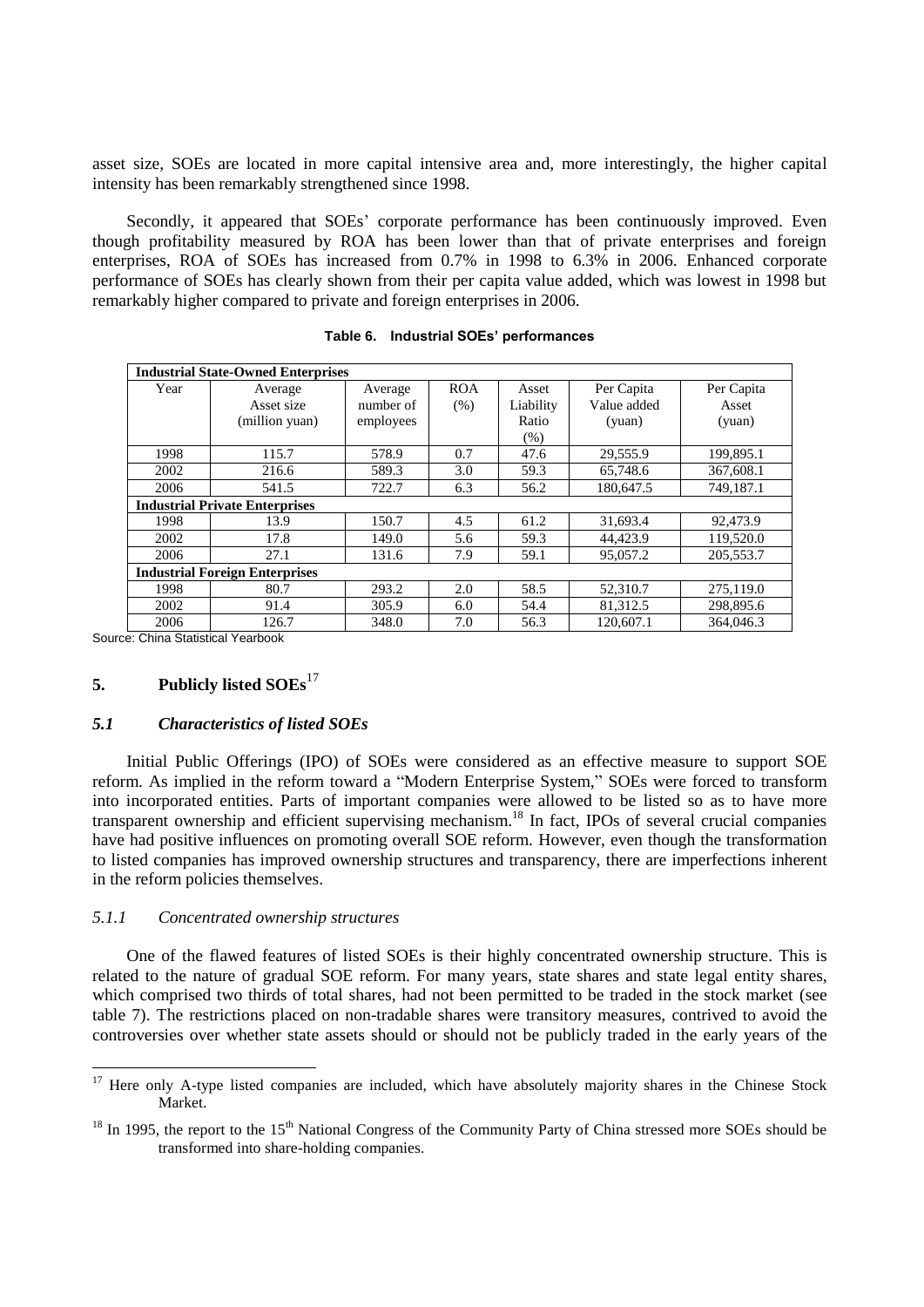stock market. It was not until 2005 that a reform of non-tradable shares for state and legal entity shares was launched. However, shares listed SOEs were still overly concentrated on state ownership, which enabled them to exercise continued monopolistic control as the largest share holder. Hence it is hardly surprising that monitory and supervision by individual shareholders are still ineffective in listed SOEs.

| Year | of<br>Number  |       | Proportion of shares(%) |        |         |        |        |       |       |                 |       |
|------|---------------|-------|-------------------------|--------|---------|--------|--------|-------|-------|-----------------|-------|
|      | shares        |       | Non-tradable shares     |        |         |        |        |       |       | Tradable shares |       |
|      | (100,000,000) | Sum   | <b>State</b>            | Legal  | Foreign | Emplo- | others | Sum   | A     | B               | H     |
|      |               |       | share                   | entity | Legal   | yees   |        |       |       |                 |       |
|      |               |       |                         |        | entity  |        |        |       |       |                 |       |
| 1994 | 684.54        | 66.98 | 43.31                   | 21.43  | 1.10    | 0.98   | 0.16   | 33.02 | 21.00 | 6.06            | 5.96  |
| 1998 | 2.526.79      | 65.89 | 34.25                   | 26.93  | 1.42    | 2.05   | 1.25   | 34.11 | 24.06 | 5.30            | 4.75  |
| 2002 | 5.875.45      | 65.34 | 47.22                   | 16.49  | 0.91    | 0.25   | 0.47   | 34.66 | 25.69 | 2.85            | 6.13  |
| 2006 | 18,801.25     | 61.23 | 20.30                   | 15.61  | 0.65    | 0.02   | 24.65  | 39.83 | 26.02 | 2.02            | 11.79 |

|  |  |  |  | Table 7. Proportion of shares by type of shareholders |
|--|--|--|--|-------------------------------------------------------|
|--|--|--|--|-------------------------------------------------------|

Source: China Securities Regulation Commission

### *5.1.2 Core and shell company relationships*

The second important issue is about the strong and complicated relationships between owners (local and central government) and SOEs. Listed SOEs have been considered as scarce and valuable assets from the viewpoint of their owners, especially local governments. By the end of 2004, over 900 SOEs were listed, but because of underdevelopment of the corporate financing market, the listed SOEs were treated, by local governments, as a method of accessing direct financing. Consequently, there has been serious competition among local governments to obtain a share of the limited number of listing licenses.<sup>19</sup>

These competitions were heightened by the process known as the "State Assets Optimisation Plan". Most listed SOEs are not independent business entities, but merely arms of higher corporate groups in related production processes. The Asset Optimization Plan was implemented to ensure that one financially superior company is selected to be a core company and most valuable assets of the same group are transferred to this core company.

As a result, the superior company has sufficient qualifications to meet listing requirements, while the other companies remain empty shell companies with inferior assets and hence resulting in inferior performance. Therefore, behind most listed SOEs there exist similar related companies that have been sacrificed for the benefits of the listed companies. Core and shell companies have intrinsically close relationships and are practically managed by the same owner. Their corporate performances are easily manipulated. This is the main reason that large numbers of internal trades and acts of window dressing are reported in the Chinese stock market.<sup>20</sup>

#### *5.1.3 Ownership classification issues*

l

The third issue lies in the classification of SOEs among listed companies. There are several types of shares among listed companies, such as state shares, legal entity shares, individually owned shares and foreign shares. The legal entity shares are divided into state and non-state legal entity shares, but are often

<sup>&</sup>lt;sup>19</sup> The Chinese government had maintained a strict bureaucratic screening system for a long time. It has rigorously constrained the total volume of stock market shares, treating it as a kind of monetary credit plan. In 2001, although the mitigated licensing system was introduced, it was retreated again to the strict volume constraining system because of serious IPO boom.

 $20$  Jian and Wong(2006) argued that internal trades were more frequent in local SOEs, which has more close relationship between core and shell companies.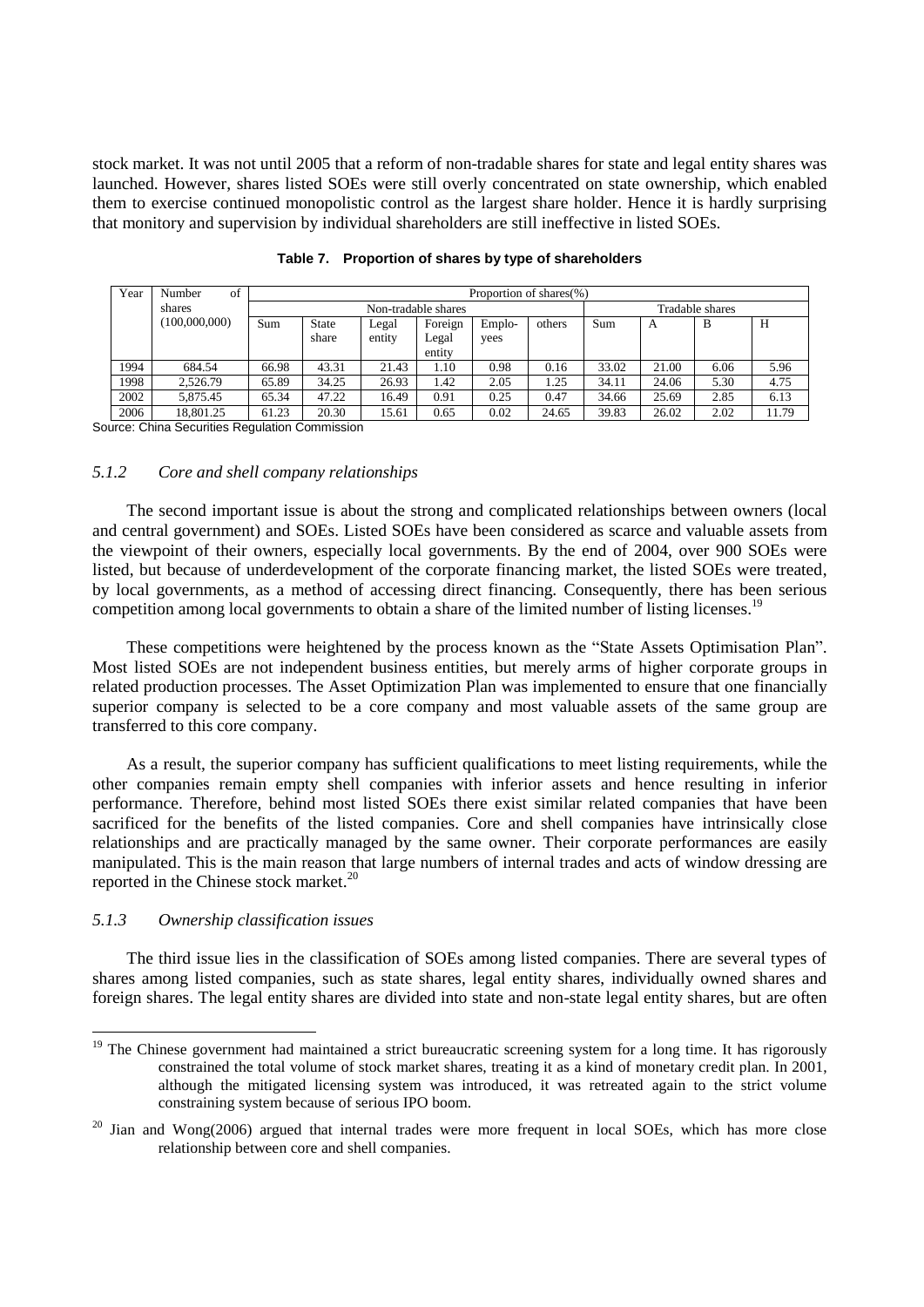difficult to make a distinction.<sup>21</sup> More critically, it is hard to find consistent data sets which distinguish state shares from non-state legal entity ones; the data only reports total legal entity shares.

Therefore, one method of distinguishing ownership of listed companies involves tracking ownership hierarchy of the largest shareholders to identify a real owner. For example, among 1,342 listed companies of  $2004^{22}$ , 864 companies-- based on the requirement that states shares comprise a proportion of greater than 10% (without considering hidden state shares in the overall legal entity shares)--, were classified as SOEs but 942 companies were classified as SOEs if the actual owner of the largest shareholder was tracked and revealed in their ownership hierarchy of the annual report (see table 8).

|                        | 1998 | 1999 | 2000  | 2001  | 2002  | 2003  | 2004  |
|------------------------|------|------|-------|-------|-------|-------|-------|
| Private                | 85   | 109  | 141   | 159   | 201   | 270   | 351   |
| Foreign                | 14   | 11   | 14    | 14    | 14    | 13    | 15    |
| Collective             | 21   | 29   | 32    | 32    | 32    | 30    | 34    |
| <b>SOEs</b>            | 701  | 769  | 867   | 931   | 945   | 942   | 942   |
| <b>Central SOEs</b>    | 111  | 131  | 152   | 168   | 174   | 186   | 198   |
| <b>Local SOEs</b>      | 562  | 602  | 664   | 704   | 704   | 685   | 674   |
| Direct local SOEs      | 108  | 95   | 95    | 92    | 75    | 60    | 54    |
| Indirect local SOEs    | 454  | 507  | 569   | 612   | 629   | 625   | 620   |
| Pubic SOEs             | 9    | 12   | 17    | 20    | 21    | 20    | 21    |
| Other SOEs             | 19   | 24   | 34    | 39    | 46    | 51    | 49    |
| Total listed companies | 821  | 918  | 1.054 | 1,136 | 1,192 | 1,255 | 1,342 |

**Table 8. Number of listed companies by ownership types**

Source: CSMAR database, classified by author.

Note: Financial companies are excluded in this statistics.

If listed companies are classified by actual ownership, four ownership types would emerge (see table 8): private companies; foreign companies; collective-owned companies; and state-owned companies. Stateowned companies would be further divided into local SOEs (owned by local government), central SOEs (owned by SASAC representing central government), public SOEs (owned by public institutions) and others (owned by the state but unclassifiable). Lastly, most SOEs have multi-hierarchical ownership structures, but there are a few which are directly owned by their actual owner. This is only seen in the local SOEs, whose incorporated reforms have lagged behind other forms of ownership, and which still remain directly owned by local government.<sup>23</sup>

### *5.2 The relative weight of SOEs*

#### *5.2.1 Share of SOEs in the overall stock market*

Based on their classification, SOEs' with a state share of more than 10% have continuously increased its share in the market capitalization of the Chinese stock market. And more importantly, SOEs have

 $21\,$ The main difference between state shares and state legal entity shares lies in the proportion owned by the governments. When asset optimization procedures are practiced, states shares in the newly restructured company are appreciated. If the government invests in shares equal to 50% or more, these shares would be classified as "state shares." If the investment is less than 50%, the shares are classified as "state legal entity shares."

 $^{22}$  Because of accounting differences, financial companies were excluded in this classification.

 $^{23}$  In 2004, 54 companies among 942 listed SOEs were directly owned by local government.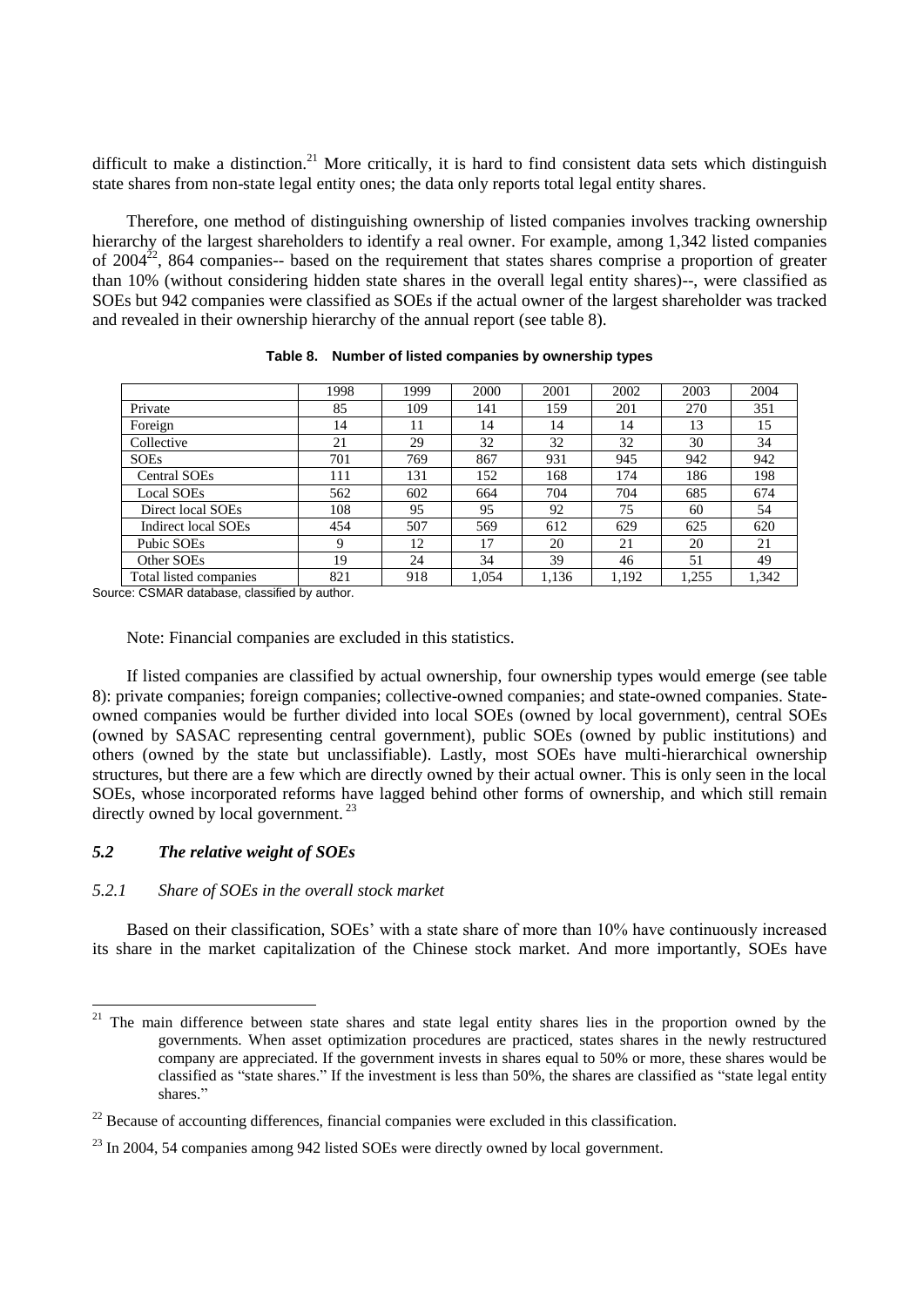overwhelmed market capitalization. In 2007, SOEs" share grew to 83.1% from 73.1% in 1995 (see Table 9).

| Year | Volume of market capitalisation<br>$(100 \text{ million}$ yuan) | SOEs' share<br>(% ) |      |  |
|------|-----------------------------------------------------------------|---------------------|------|--|
|      | Overall market                                                  | <b>SOEs</b>         |      |  |
| 1995 | 3,867                                                           | 2,826               | 73.1 |  |
|      | (311)                                                           | (211)               |      |  |
| 1999 | 27,974                                                          | 19,421              | 69.4 |  |
|      | (923)                                                           | (626)               |      |  |
| 2003 | 45,255                                                          | 37,108              | 82.0 |  |
|      | (1,266)                                                         | (928)               |      |  |
| 2007 | 400,409                                                         | 332,769             | 83.1 |  |
|      | (1,516)                                                         | (936)               |      |  |

|  |  | Table 9. SOEs' share of stock market capitalisation |  |
|--|--|-----------------------------------------------------|--|
|--|--|-----------------------------------------------------|--|

Source: CSMAR database

Note: In this table, all of the A-stock companies in the Chinese stock market are included. Figures in parentheses are the number of companies referred.

The rising trend in SOEs" share in stock capitalization is mainly attributed to the SOE reform policy. This encouraged SOEs to transform themselves into shareholding companies and further promote the listing of large scale and top-ranking SOEs (see the date of IPO in Table 10 and Table 11). For example, in the Shanghai stock exchange, eight SOEs were listed in the top 10 companies based on their market capitalization value in 2006 and 2007. These eight large-scale SOEs already accounted for 50% of the total market capitalization in the Shanghai stock exchange in 2007(see Table 10). As a result, the share of SOEs has recently seen a significant increase in the market capitalization of the Chinese stock market.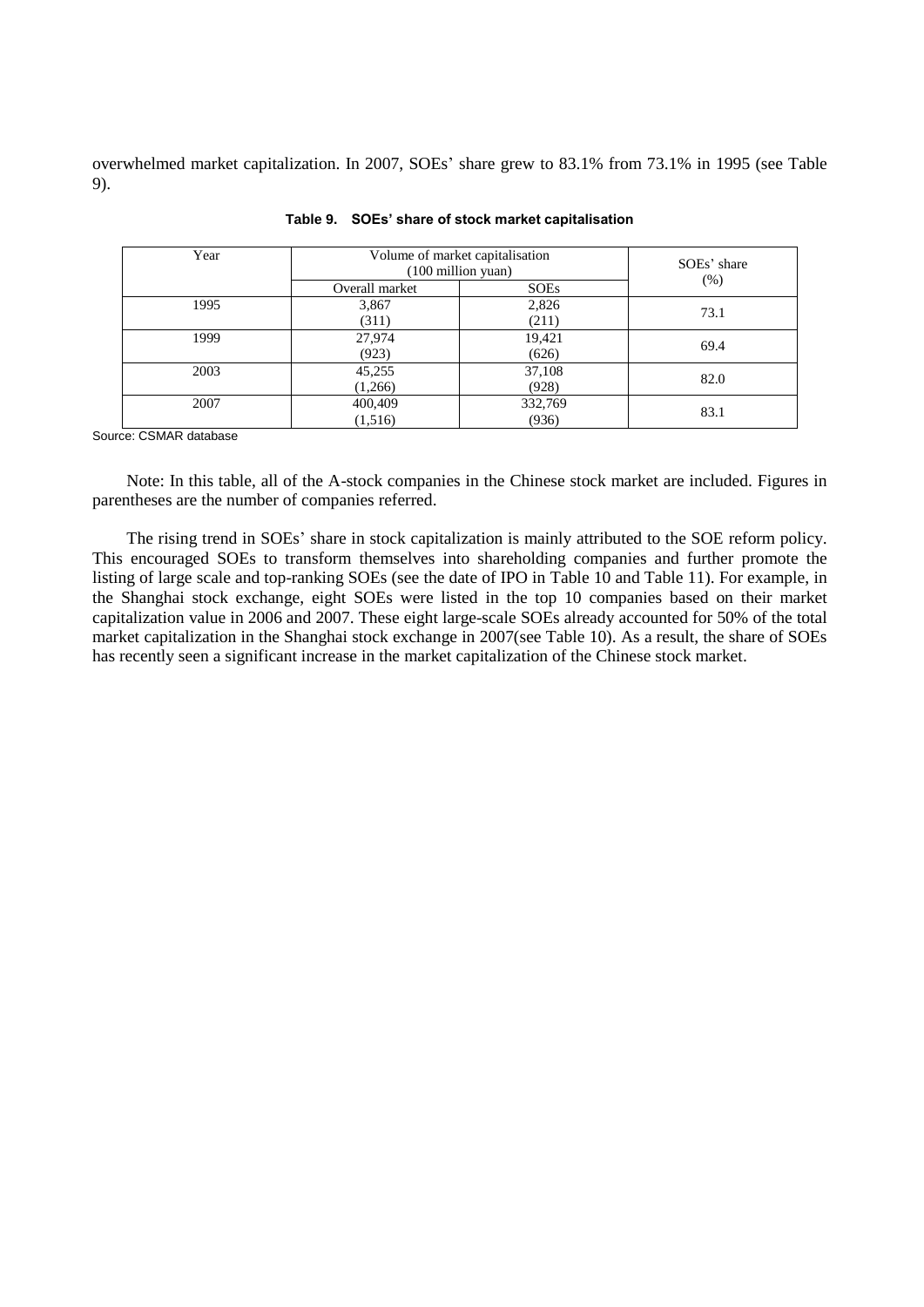|  |  |  | Table 10. Top 10 companies by market capitalisation in Shanghai exchanges in 2007 |  |
|--|--|--|-----------------------------------------------------------------------------------|--|
|  |  |  |                                                                                   |  |

| Rank | Name                                    | Date of IPO | Ownership          | Market<br>capitalization<br>$(100 \text{ million})$<br>yuan) | Ratio to total<br>market<br>capitalization (%) |
|------|-----------------------------------------|-------------|--------------------|--------------------------------------------------------------|------------------------------------------------|
|      | PETRO CHINA                             | 2007.11.05  | Central SOE        | 50.131                                                       | 18.6                                           |
|      | Industrial and Commercial Bank of China | 2006.10.27  | <b>Central SOE</b> | 20,403                                                       | 7.6                                            |
|      | China Petroleum & Chemical              | 2001.08.08  | <b>Central SOE</b> | 16,382                                                       | 6.1                                            |
| 4    | China Life Insurance                    | 2007.01.09  | <b>Central SOE</b> | 12.065                                                       | 4.4                                            |
| 5    | <b>Bank of China</b>                    | 2006.07.05  | <b>Central SOE</b> | 11,753                                                       | 4.4                                            |
| 6    | China SHENHUA Energy                    | 2007.10.09  | Central SOE        | 10.819                                                       | 4.0                                            |
|      | PingAn Insurance                        | 2007.03.01  | Foreign            | 5,078                                                        | 1.9                                            |
| 8    | China Merchants Bank                    | 2002.04.09  | <b>Central SOE</b> | 4,772                                                        | 1.8                                            |
| 9    | <b>Bank of Communication</b>            | 2007.05.15  | <b>Central SOE</b> | 4.050                                                        | 1.5                                            |
| 10   | China Pacific Insurance                 | 2007.12.25  | <b>Central SOE</b> | 3,807                                                        | 1.4                                            |

Source: The Shanghai Stock Exchange

| Rank          | Name                       | Date of IPO | Ownership          | Market                  | Ratio to total     |
|---------------|----------------------------|-------------|--------------------|-------------------------|--------------------|
|               |                            |             |                    | capitalization          | market             |
|               |                            |             |                    | $(100 \text{ million})$ | capitalization (%) |
|               |                            |             |                    | yuan)                   |                    |
|               | China Petroleum & Chemical | 2001.08.08. | <b>Central SOE</b> | 2,105                   | 8.3                |
| 2             | China Unicom               | 2002.10.09  | <b>Central SOE</b> | 530                     | 2.1                |
| $\mathcal{F}$ | <b>HUANENG Power</b>       | 2001.12.06  | <b>Central SOE</b> | 518                     | 2.0                |
| 4             | <b>BAO</b> Steel           | 2000.12.12  | <b>Central SOE</b> | 516                     | 2.0                |
| 5.            | NINGHU Expressway          | 2001.01.16  | Local SOE          | 469                     | 1.8                |
| 6             | China Merchants Bank       | 2002.04.09  | <b>Central SOE</b> | 465                     | 1.8                |
|               | PUDONG Development bank    | 1999.11.10  | Local SOE          | 356                     | 1.4                |
| 8             | MinSheng Bank              | 2000.12.19  | Private            | 238                     | 0.9                |
| 9             | LUJIAZUI                   | 1993.06.28  | Local SOE          | 179                     | 0.7                |
| 10            | SHENNENG (Group) Company   | 1993.04.16  | Local SOE          | 177                     | 0.7                |

**Table 11. Top 10 companies by Market Capitalisation in Shanghai exchanges in 2002**

Source: The Shanghai Stock Exchange